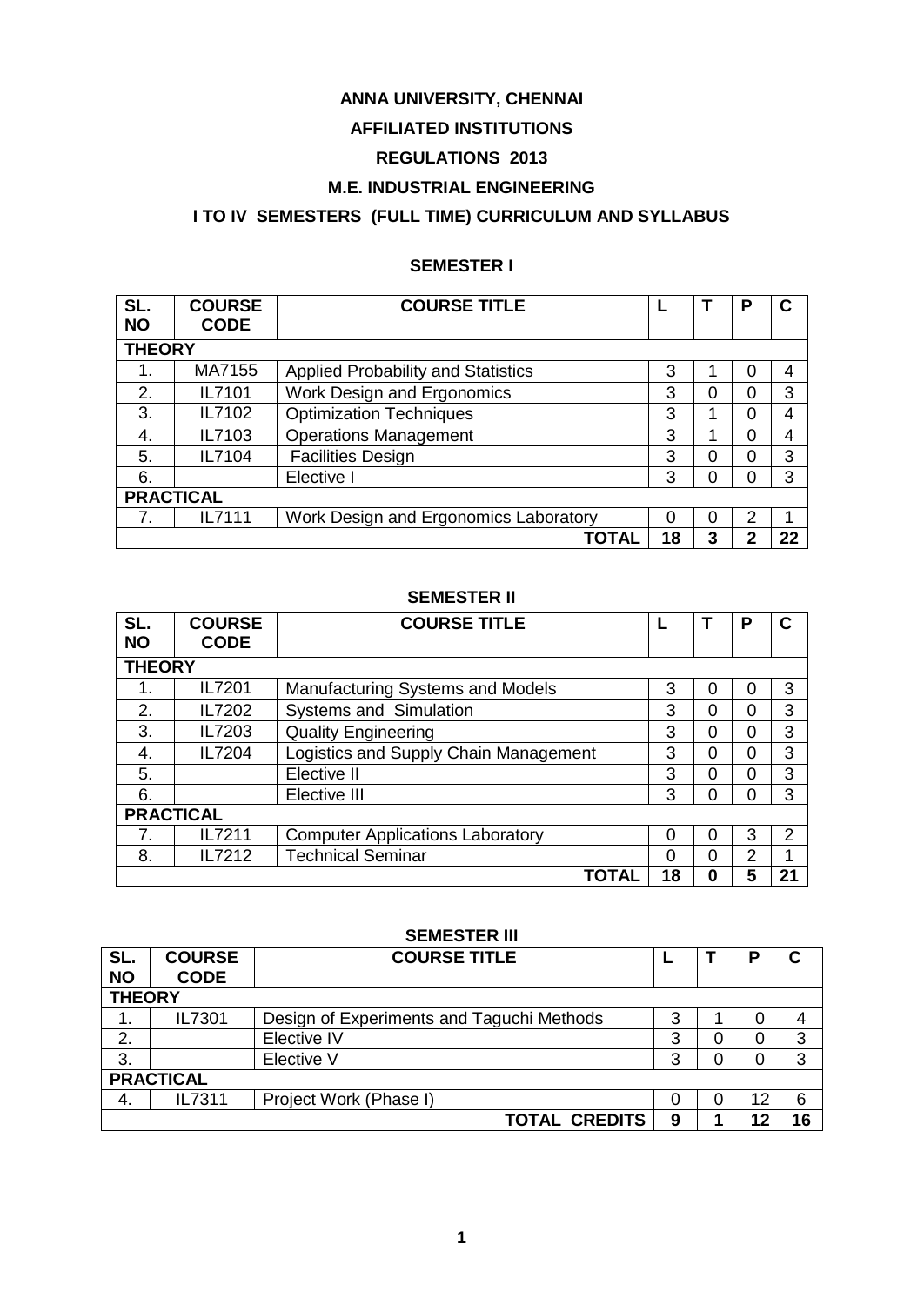### **SEMESTER IV**

| SL.<br><b>NO</b> | <b>COURSE</b><br><b>CODE</b> | <b>COURSE TITLE</b>     |   |    |        |
|------------------|------------------------------|-------------------------|---|----|--------|
|                  | <b>PRACTICAL</b>             |                         |   |    |        |
| . .              | II 7411                      | Project Work (Phase II) |   | 24 | $\sim$ |
|                  |                              | <b>TOTAL CREDITS</b>    | 0 | 24 | 12     |

## **TOTAL NUMBER OF CREDITS TO BE EARNED FOR AWARD OF THE DEGREE: 71**

### **LIST OF ELECTIVES FOR M.E. INDUSTRIAL ENGINEERING**

### **SEMESTER I (Elective I)**

| SL.<br><b>NO</b> | <b>COURSE</b><br><b>CODE</b> | <b>COURSE TITLE</b>                        |   |   |   |   |
|------------------|------------------------------|--------------------------------------------|---|---|---|---|
| 1.               | IL7001                       | <b>Advanced Optimization Techniques</b>    | 3 | 0 | 0 | 3 |
| 2.               | IL7002                       | <b>Reliability Engineering Models</b>      | 3 | 0 | 0 | 3 |
| 3.               | IL7003                       | <b>Scheduling Algorithms</b>               | 3 | 0 | 0 | 3 |
| 4.               | IL7004                       | Product Innovation and Development         | 3 | 0 | 0 | 3 |
| 5.               | IL7005                       | Productivity Management and Re-Engineering | 3 | 0 | 0 | 3 |
| 6.               | IL7006                       | <b>Total Quality Management</b>            | 3 | 0 | 0 | 3 |
| 7.               | <b>IS7204</b>                | Maintainability Engineering                | 3 | 0 | 0 | 3 |
| 8.               | IL7007                       | Human Factors and Ergonomics               | 3 | 0 | 0 | 3 |

# **SEMESTER II (Elective II & III)**

| SL.<br><b>NO</b> | <b>COURSE</b><br><b>CODE</b> | <b>COURSE TITLE</b>                            |   |   | Р | C |
|------------------|------------------------------|------------------------------------------------|---|---|---|---|
| 1.               | IL7008                       | <b>Software Quality Engineering</b>            | 3 | 0 | 0 | 3 |
| 2.               | IL7009                       | Engineering Economics and Costing              | 3 | 0 | 0 | 3 |
| 3.               | IL7010                       | Lean Manufacturing and Six Sigma               | 3 | 0 | 0 | 3 |
| 4.               | IL7011                       | Decision Support and Intelligent Systems       | 3 | 0 | 0 | 3 |
| 5.               | IL7012                       | Design and Analysis of Algorithms              | 3 | 0 | 0 | 3 |
| 6.               | IL7013                       | Applied Object Oriented Programming            | 3 | 0 | 0 | 3 |
| 7.               | IL7014                       | Management Accounting and Financial Management | 3 | 0 | 0 | 3 |
| 8.               | IL7015                       | <b>Industrial Automation</b>                   | 3 | 0 | 0 | 3 |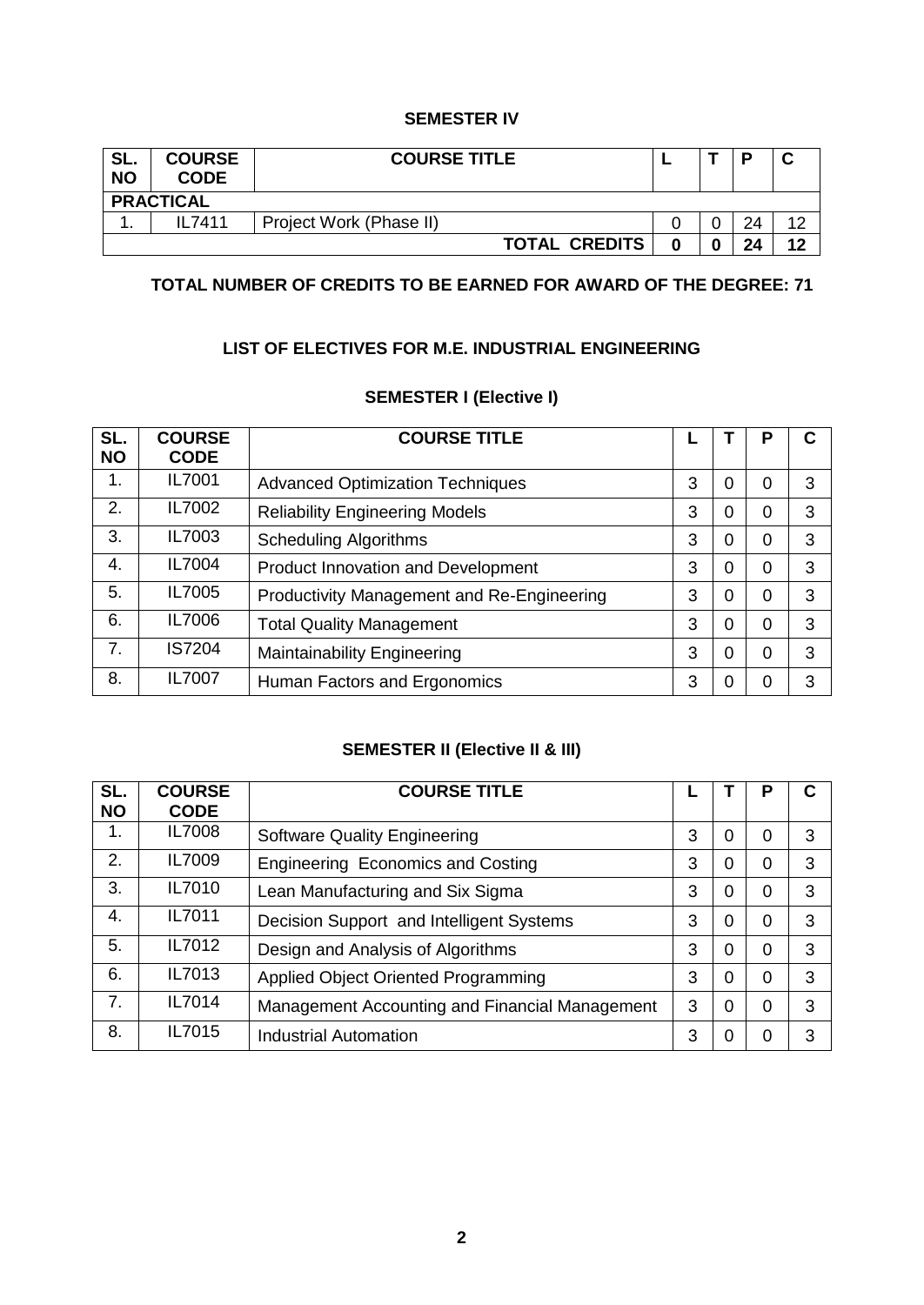# **SEMESTER III (Elective IV & V)**

| SL.<br><b>NO</b> | <b>COURSE</b><br><b>CODE</b> | <b>COURSE TITLE</b>                   |   |          | Ρ              | С |
|------------------|------------------------------|---------------------------------------|---|----------|----------------|---|
| 1.               | IL7016                       | <b>Business Excellence Models</b>     | 3 | 0        | 0              | 3 |
| 2.               | IL7017                       | Knowledge Management                  | 3 | 0        | 0              | 3 |
| 3.               | IL7018                       | Systems Science and Engineering       | 3 | 0        | 0              | 3 |
| 4.               | IL7019                       | Industrial Safety and Hygiene         | 3 | 0        | 0              | 3 |
| 5.               | IL7020                       | Logistics and Distribution Management | 3 | 0        | 0              | 3 |
| 6.               | CM7022                       | <b>Project Management</b>             | 3 | 0        | $\overline{0}$ | 3 |
| 7.               | IL7021                       | <b>Services Operations Management</b> | 3 | 0        | 0              | 3 |
| 8.               | IL7022                       | Multi Variate Data Analysis           | 3 | 0        | 0              | 3 |
| 9.               | IL7023                       | <b>Technology Management</b>          | 3 | 0        | 0              | 3 |
| 10.              | IL7024                       | Data Analytics                        | 3 | 0        | $\Omega$       | 3 |
| 11.              | IL7025                       | <b>Systems Analysis and Design</b>    | 3 | $\Omega$ | $\Omega$       | 3 |
| 12.              | IL7026                       | <b>Cellular Manufacturing Systems</b> | 3 | 0        | 0              | 3 |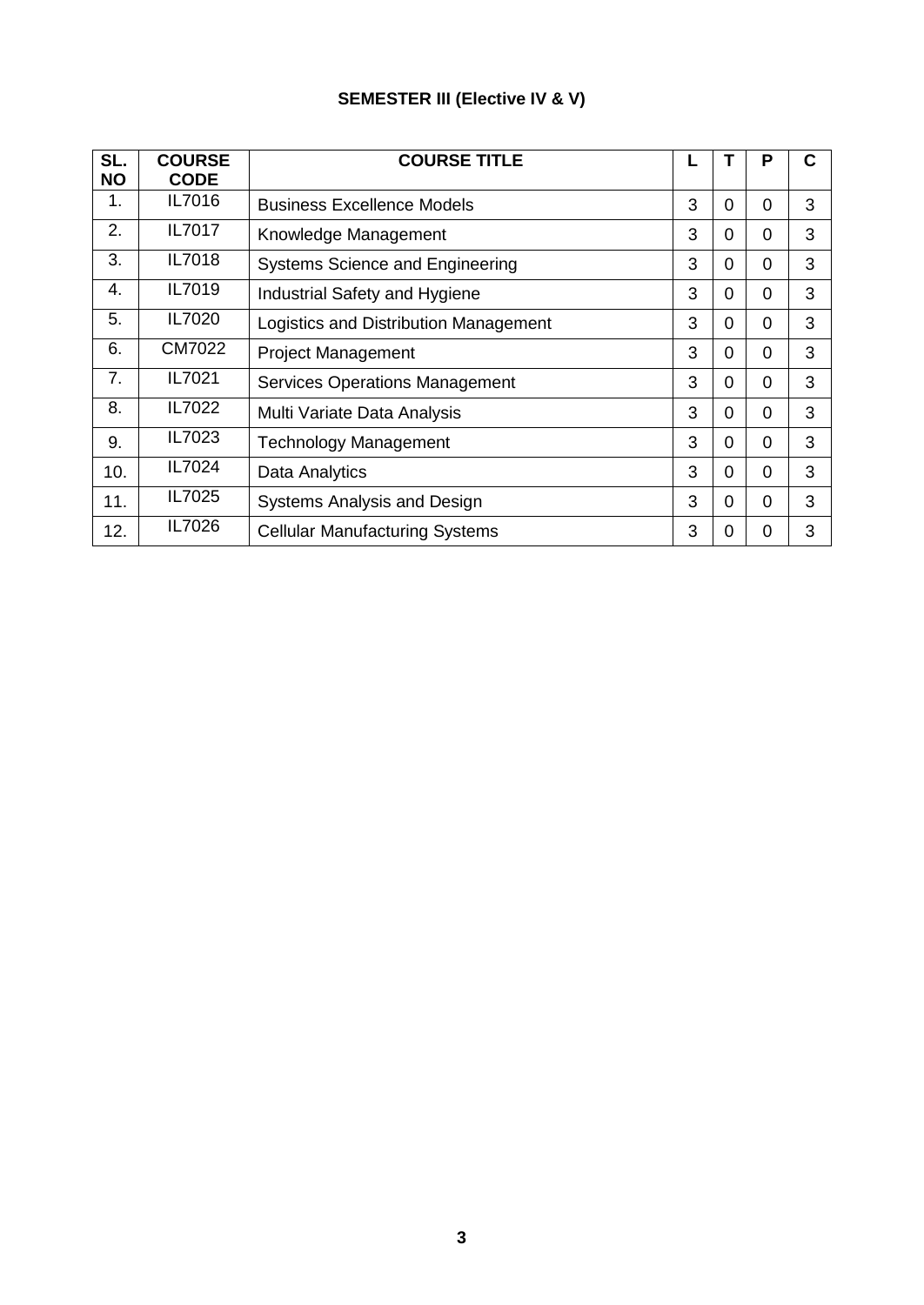### **MA7155 APPLIED PROBABILITY AND STATISTICS L T P C**

### **OBJECTIVES:**

- To introduce the basic concepts of one dimensional and two dimensional Random Variables.
- To provide information about Estimation theory, Correlation, Regression and Testing of hypothesis.
- To enable the students to use the concepts of multivariate normal distribution and principle components analysis.

### **UNIT I ONE DIMENSIONAL RANDOM VARIABLES 9+3**

Random variables - Probability function – Moments – Moment generating functions and their properties – Binomial, Poisson, Geometric, Uniform, Exponential, Gamma and Normal distributions – Functions of a Random Variable.

### **UNIT II TWO DIMENSIONAL RANDOM VARIABLES 9+3**

Joint distributions – Marginal and Conditional distributions – Functions of two dimensional random variables – Regression Curve – Correlation.

### **UNIT III ESTIMATION THEORY 9+3**

Unbiased Estimators – Method of Moments – Maximum Likelihood Estimation - Curve fitting by Principle of least squares – Regression Lines.

### **UNIT IV TESTING OF HYPOTHESES 9+3**

Sampling distributions - Type I and Type II errors - Tests based on Normal, t, Chi-Square and F distributions for testing of mean, variance and proportions – Tests for Independence of attributes and Goodness of fit.

### **UNIT V MULTIVARIATE ANALYSIS 9+3**

Random Vectors and Matrices - Mean vectors and Covariance matrices - Multivariate Normal density and its properties - Principal components Population principal components - Principal components from standardized variables. **TOTAL 45+15:60 PERIODS** 

### **OUTCOMES:**

 The student will able to acquire the basic concepts of Probability and Statistical techniques for solving mathematical problems which will be useful in solving Engineering problems

### **REFERENCES:**

- 1 Jay L. Devore, "Probability and Statistics For Engineering and the Sciences", Thomson and Duxbury, 2002.
- 2. Richard Johnson. "Miller & Freund"s Probability and Statistics for Engineer", Prentice Hall , Seventh Edition, 2007.
- 3. Richard A. Johnson and Dean W. Wichern, "Applied Multivariate Statistical Analysis", Pearson Education, Asia, Fifth Edition, 2002.
- 4. Gupta S.C. and Kapoor V.K."Fundamentals of Mathematical Statistics", Sultan an Sons, 2001.
- 5. Dallas E Johnson , "Applied Multivariate Methods for Data Analysis", Thomson and Duxbury press,1998.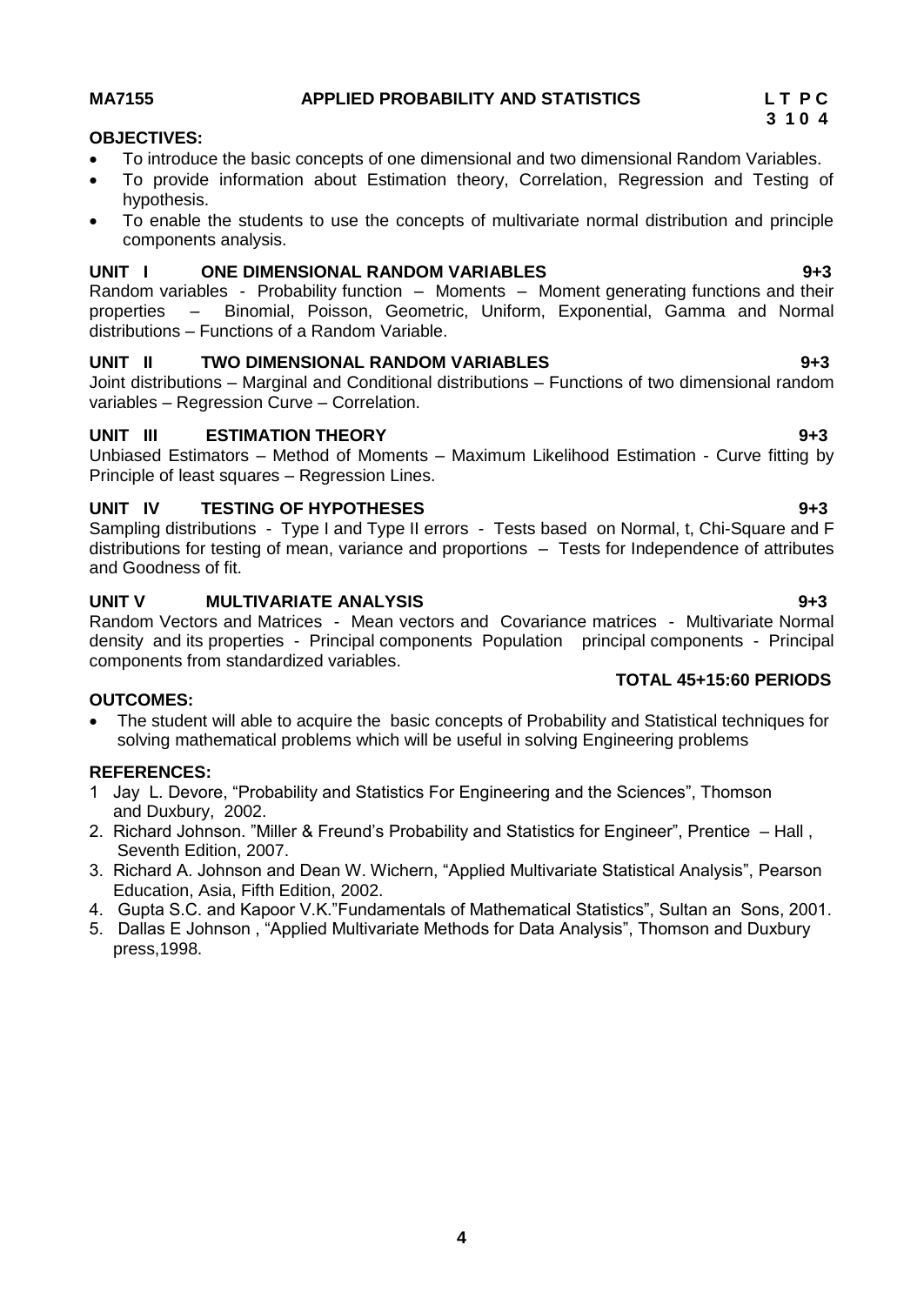# **IL7101 WORK DESIGN AND ERGONOMICS L T P C**

### **3 0 0 3 UNIT I METHOD STUDY 9**

Work design and Productivity – Productivity measurement - Total work content, Developing methods – operation analysis, motion & micro motion study, graphic tools.

### **UNIT II WORK MEASUREMENT 9**

Stop watch time study, Performance rating, allowances, standard data-machining times for basic operations, learning effect

### **UNIT III APPLIED WORK MEASUREMENT 9**

Methods time measurement (MTM), Work sampling, organization and methods (O & M), Wage incentive plans.

### **UNIT IV PHYSICAL ERGONOMICS 9**

Physical work load and energy expenditure, Anthropometry – measures – design procedure, Work postures-sitting, standing - measurement – ergonomic implications. design of displays and controls,

### **UNIT V ENVIRONMENTAL FACTORS 9**

Sources & effects of Noise, Vibration, lighting, temperature, humidity & atmosphere. Measures for monitoring control & mitigation.

### **REFERENCES**

- 1. Benjamin W.Niebel, Motion and Time Study, Richard, D. Irwin Inc., Seventh Edition, 2002
- 2. Barnes, R.M. Motion and Time Study, John Wiley, 2002.
- 3. Introduction to work study, ILO, 3<sup>rd</sup> edition, Oxford & IBH publishing, 2001
- 4. Martin Helander, A Guide to human factors and Ergonomics, Taylor and Francis, 2006.

### **IL7102 OPTIMIZATION TECHNIQUES L T P C 3 1 0 4 UNIT I INTRODUCTION-LP 9** Concepts of OR, development, applications, LP Definitions, assumptions, formulation, graphical method, Simplex algorithm. **UNIT II LP-EXTENSIONS 9** Duality- primal dual relationships -Dual Simplex –- sensitivity analysis, Data Envelopment Analysis. **UNIT III NETWORKS 9** Transportation, Assignment, Maximal flow, Shortest route, Spanning tree problems, Project Net Works. **UNIT IV DYNAMIC PROGRAMMING 9** Dynamic Programming-Concepts, formulation, recursive approach; applications **UNIT V WAITNG LINES** 9 Queuing characteristics and terminology, poisson and non-poisson models.  **T= 15, TOTAL: 60 PERIODS REFERENCES** 1. Handy M.Taha, Operations research, an introduction,  $7<sup>th</sup>$  edition, PHI, 2003. 2. Don T.Phillips, A.Ravindran & James Solberg, Operations Research: Principles and practice, John Wiley, India, 2006. 3. G.Srinivasan , Operations Research Principles and Applications, ,PHI 2008

4. Panneer Selvam, R Operations Research, 2<sup>nd</sup> Edition, PHI 2008.

# **TOTAL: 45 PERIODS**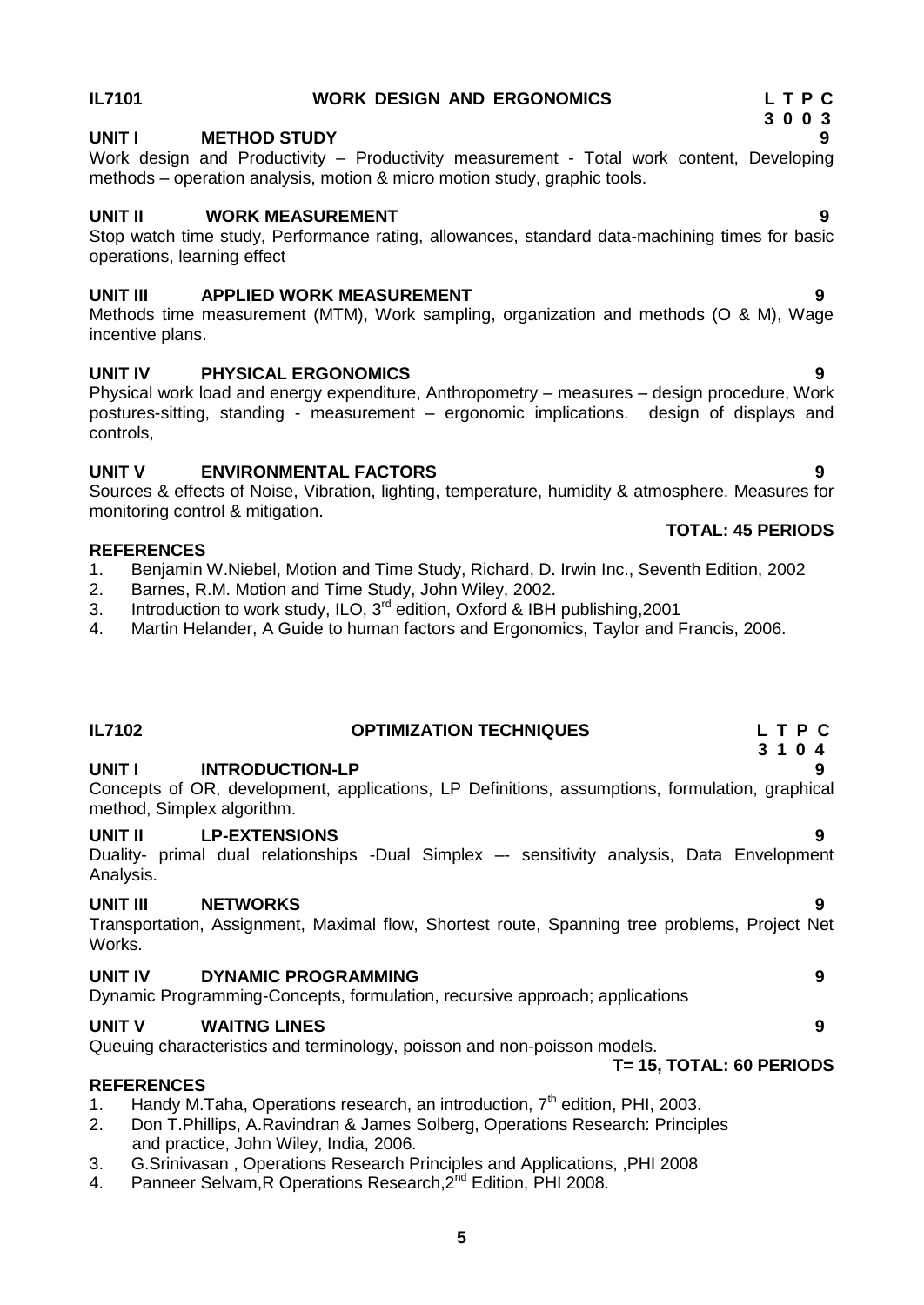### **IL7103 OPERATIONS MANAGEMENT L T P C**

## **UNIT I INTRODUCTION 5**

Production Management – Input-output model, objectives, Trends and challenges, value chains, operations strategy, Technological Innovations in Manufacturing, Corporate strategic choices, Process planning and selection.

### **UNIT II FORECASTING: 10**

Need for forecasting, the forecasting process, Forecasting methods- qualitative methods, Quantitative models-Time series forecasting models, moving averages, exponential smoothing with trend and seasonal adjustment, multi-item forecasting, Simple and multiple linear regression models, monitoring and controlling forecasts.

### **UNIT III** INVENTORY MANAGEMENT: 10

Types of inventory, Inventory classification methods, Inventory costs Inventory modelsdeterministic models, probabilistic models - safety stock and reorder points – Inventory control systems.

### **UNIT IV PLANNING ACTIVITIES:** 10

Capacity planning- short term and long term capacity, capacity of facilities, break even capacity, use of decision trees, aggregate production planning - strategies, methods, Master Production Schedule, MRP- lot sizing, MRP II, CRP, ERP.

### **UNIT V PRODUCTION CONTROL ACTIVITIES: 10**

Production Activity Control, Just-in-time systems, Scheduling in Manufacturing, Theory of constraints and synchronous manufacturing.

### **REFERENCES**

- 1. Seetharama L.Narasimhan, Dennis W.McLeavey, Peter J.Billington,"Production Planning and Inventory Control" , PHI, 2002.
- 2. Panneerselvam,R. Production and operations management, PHI, 2010.
- 3. Lee J.Krajewski, Larry P.Ritzman, "Operations Management", Pearson Education, 2006.
- 4. Mahadevan,B. Operations- Theory & Practice, Pearson Education, 2007.

# **IL7104 FACILITIES DESIGN L T P C**

# **UNIT I PLANT LOCATION 9**

Plant location analysis – factors, costs, location decisions – single facility location models, multi facility location models- set covering problem – warehouse location problems.

# **UNIT II FACILITIES LAYOUT 9**

Facilities requirement, need for layout study – types of layout, Designing product layout-Line balancing.

### **UNIT III LAYOUT DESIGN 9**

Design cycle – SLP procedure, computerized layout planning procedure – ALDEP, CORELAP, CRAFT

### **UNIT IV GROUP TECHNOLOGY AND LINE BALANCING 9**

Group technology – Production Flow analysis (PFA), ROC (Rank Order Clustering) – Line balancing.

# **T= 15, TOTAL: 60 PERIODS**

# **3 1 0 4**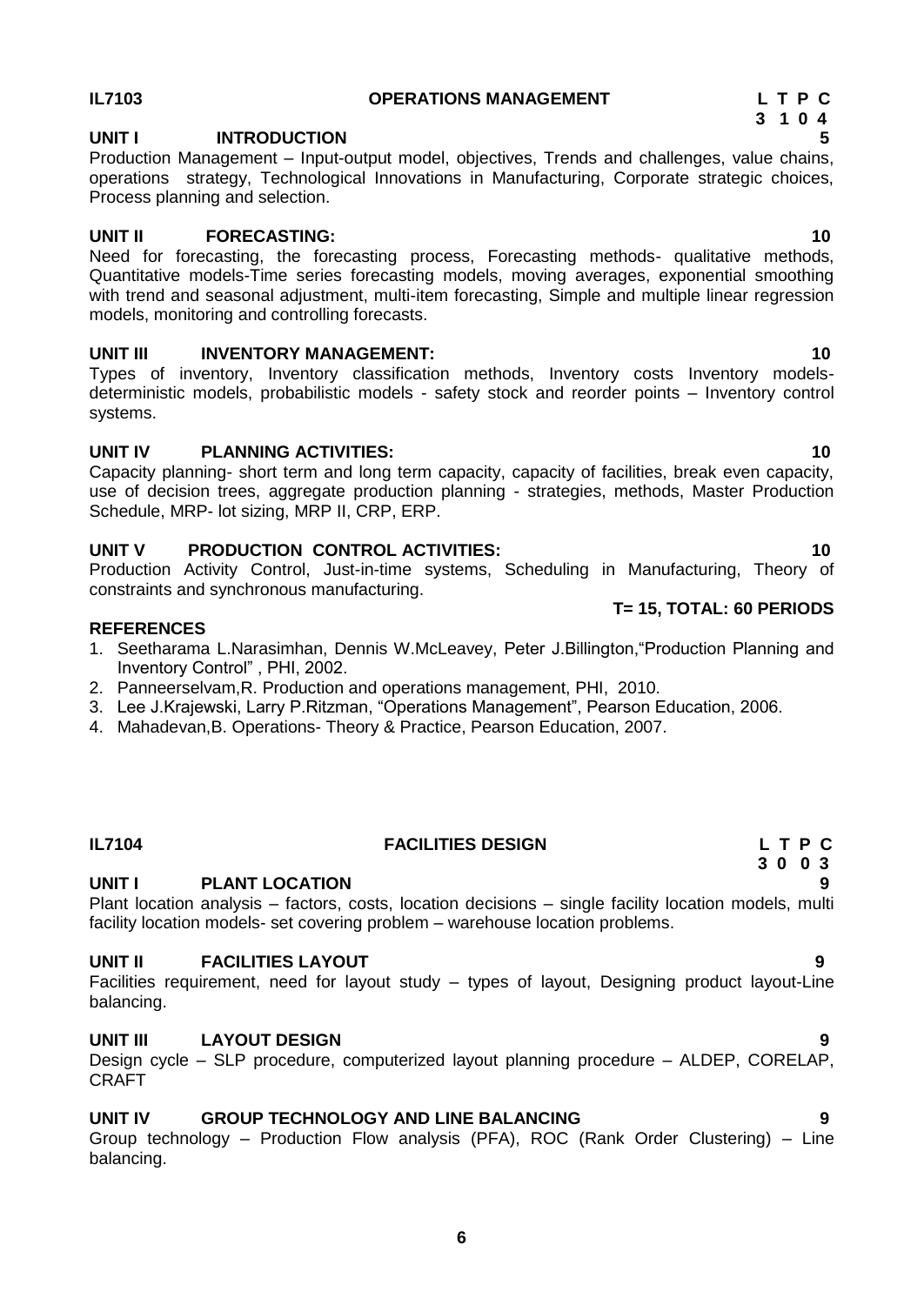### **UNIT V MATERIAL HANDLING 9**

Principles, unit load concept, material handling system design, handling equipment types, selection and specification, containers and packaging.

### **REFERENCES**

### **TOTAL: 45 PERIODS**

- 1. Tompkins, J.A. and J.A.White, "Facilities planning", John Wiley, 2003.
- 2. Richard Francis.L. and John A.White, "Facilities Layout and location an analytical approach", PHI., 2002.
- 3. James Apple, M.Plant layout and "Material Handling", John Wiley, 1977.
- 4. Pannerselvam,R, "Production and Operations Management", PHI,2007

### **IL7111 WORK DESIGN AND ERGONOMICS LAB L T P C**

 **0 0 2 1**

### **AIM:**

To understand the theory better and apply in practice, practical training is given in the following areas:

### **LIST OF EXPERIMENTS**

- 1. Graphic tools for method study
- 2. Performance rating exercise
- 3. Stop watch time study
- 4. Peg board experiment
- 5. Work sampling
- 6. MTM practice
- 7. Study of physical performance using tread mill and Ergo cycle
- 8. Physical fitness testing of individuals
- 9. Experiments using sound level and lux meters
- 10. Experiments using Ergonomics software

### **TOTAL: 30 PERIODS**

### **LABORATORY EQUIPMENTS REQUIREMENTS**

- 1. Time study Trainer
- 2. Peg board
- 3. Stop watches
- 4. Tread mill
- 5. Ergo cycle
- 6. Any one Ergonomics software (Eg.: Ergomaster, Human CAD)

### **IL7201 MANUFACTURING SYSTEMS AND MODELS L T P C**

### **UNIT I INTRODUCTION 5**

Manufacturing systems – types and concepts, manufacturing automation - Performance measures – types and uses of manufacturing models.

### **UNIT II FOCUSSED FACTORIES 9**

GT/CMS, FMS planning, design and control. Process planning – variant and generative approaches of CAPP, general serial systems – analysis of paced and unplaced lines.

### **UNIT III LEAN SYSTEMS 9**

Characteristics of Lean systems for services and Manufacturing, Pull method of work flow, Small lot sizes, Kanban system, Value stream mapping, JIT

**7**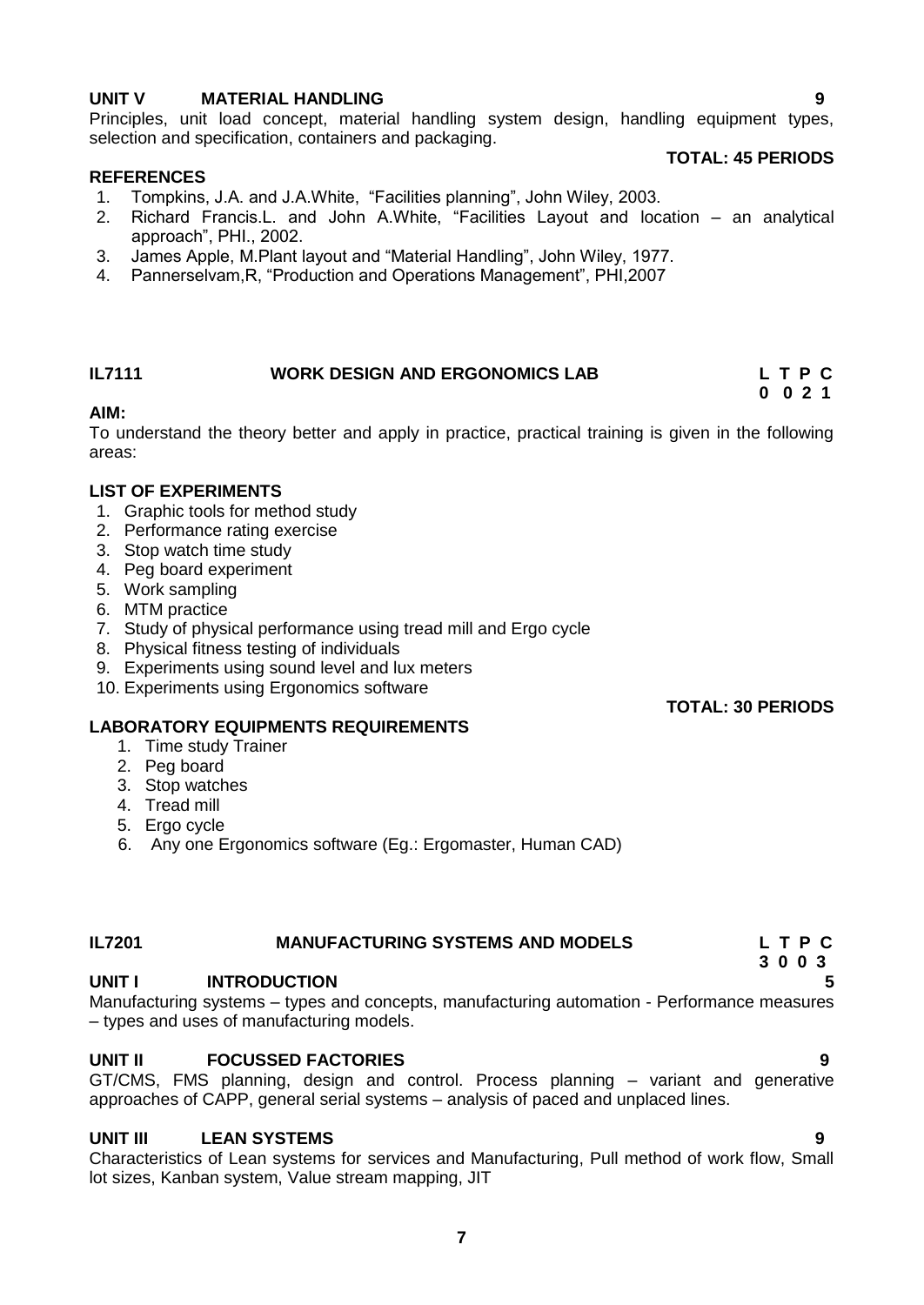### **UNIT IV QUEUING MODELS OF MANUFACTURING 10**

Basic Queuing models, Queuing networks, application of queuing models for AMS.

## **UNIT V MARKOV AND PETRINET MODELS OF MANUFACTURING 12**

Stochastic processes in manufacturing, discrete and continuous time Markov chain models. Concepts of Petri nets, ETPN and GSPN models.

### **REFERENCES**

- 1. Nicolas, J.M, Competitive manufacturing management continuous improvement, lean production, customer focused quality, McGraw-Hill, NY, 2001.
- 2. Viswanadam, N and Narahari, Y., Performance modeling of automated manufacturing systems, PHI, New Delhi, 1996.
- 3. Lee J. Krajewski, Operations Management Processes and Value Chains, Pearson, 2008.
- 4 Ronald G.Askin, Charles R. Standridge, modeling and analysis of manufacturing systems, John wiley &sons,Inc ,2000

### **UNIT I INTRODUCTION 3**

Systems, modeling, general systems theory, concept of simulation, simulation as a decision making tool, types of simulation.

**IL7202 SYSTEMS AND SIMULATION L T P C**

### **UNIT II RANDOM NUMBERS AND VARIATES 5**

Pseudo random numbers, methods of generating random variates, testing of random numbers and variates.

### **UNIT III DESIGN OF SIMULATION EXPERIMENTS 8**

Problem formulation, data collection and reduction, time flow mechanism, key variables, logic flow chart, starting condition, run size, experimental design consideration, output analysis and interpretation validation.

### **UNIT IV SIMULATION LANGUAGES 14**

Comparison and selection of simulation languages, study of any one simulation language.

### **UNIT V CASE STUDIES / MINI PROJECT 45** 15

Development of simulation models using the simulation language studied for systems like, queuing systems, production systems, inventory systems, maintenance and replacement systems, investment analysis and network.

### **REFERENCES**

- 1. Jerry Banks and John S.Carson, Barry L Nelson, David M.Nicol, P.Shahabudeen, Discrete event system simulation, Pearson Education, 2007.
- 2. Law A.M, Simulation Modelling and Analysis, Tata Mc Graw Hill,2008
- 3. Thomas J.Schriber, Simulation using GPSS, John Wiley, 1991
- 4. [Tayfur Altiok,](http://www.amazon.com/s/ref=rdr_ext_aut?_encoding=UTF8&index=books&field-author=Tayfur%20Altiok) Benjamin Melamed, Simulation Modeling and Analysis with ARENA,Elsevier, 2007.

### **TOTAL: 45 PERIODS**

 **3 0 0 3**

**TOTAL: 45 PERIODS**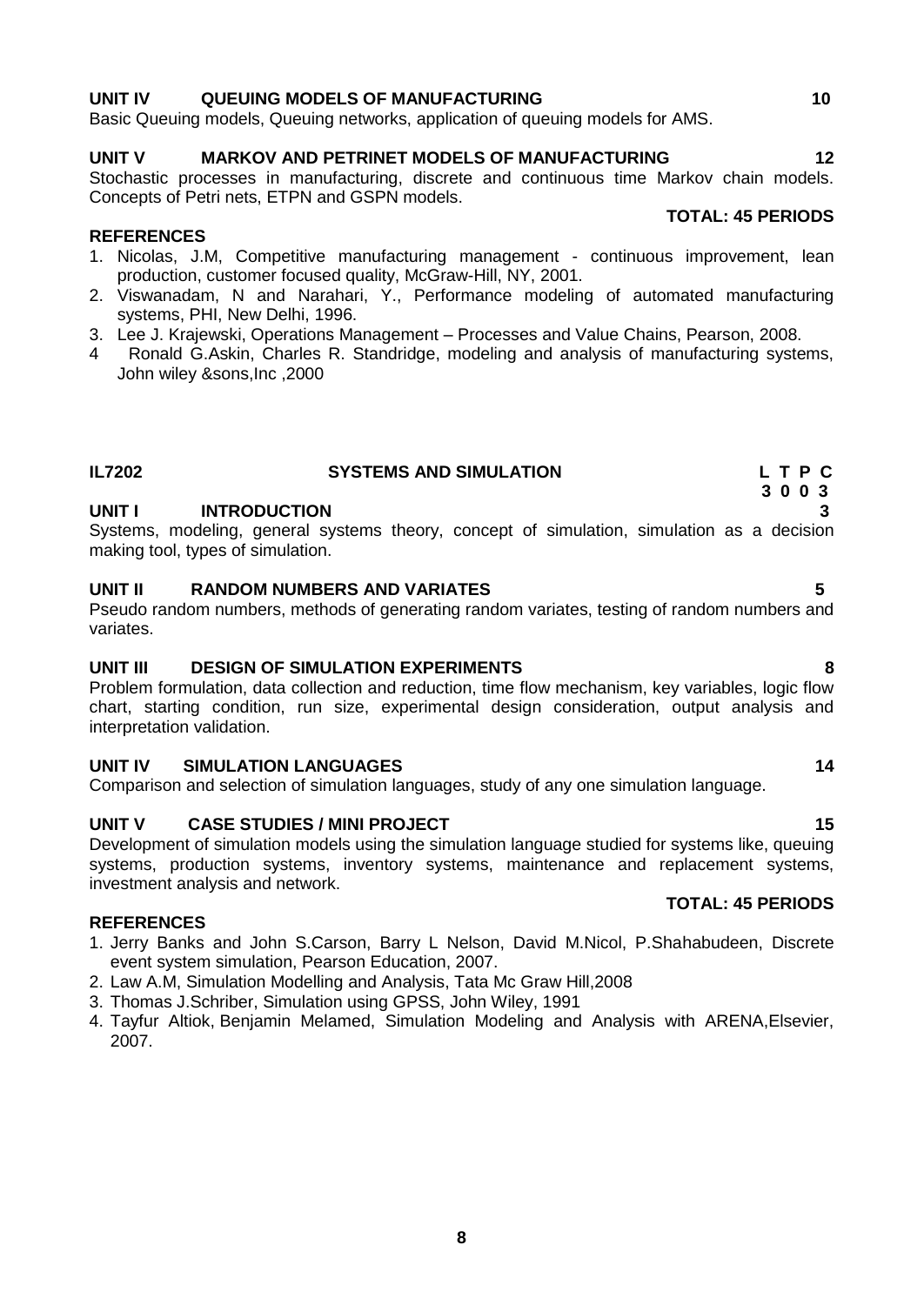### **IL7203 QUALITY ENGINEERING L T P C**

## UNIT **INTRODUCTION**

Statistical concepts for quality- Fundamentals of quality- history, Quality definitions, Quality dimensions, Quality terminology- Inspection, Quality control, SQC, Quality Assurance, Quality planning- policies & objectives, Quality costs – Economics of quality, Quality loss function, Quality Vs productivity, Quality Vs reliability.

### **UNIT II STATISTICAL PROCESS CONTROL 10**

Process variation, Control charts for variables- *X* , R and S charts- preliminary decisions, computation of control limits, Construction and interpretation, Relation between process in control and specification limits, modified and warning control limits, O.C. curve for *X* chart, Control procedure, adjustment for trend in process mean.

### **UNIT III SPECIAL CONTROL PROCEDURES 10**

Control charts for attributes- p, np, c and u charts, demerits control chart, O.C curve for p-chart, Control charts for individual measurements- X-chart, moving average and moving range charts, cumulative-sum and exponentially weighted moving average control charts, multi-vari chart.

### **UNIT IV PROCESS AND MEASUREMENT SYSTEM CAPABILITY 8**

Process stability, process capability analysis using a Histogram or normal probability plot and control chart, process capability indexes, Gauge capability studies, setting specification limits.

### **UNIT V ACCEPTANCE SAMPLING 10 10**

Acceptance sampling, Economics of sampling, Single sampling plan for attributes- O.C. curve, design, double sampling- O.C. curve, multiple and sequential sampling plans, sampling plans for variables, MIL-STD-105E and MIL-STD-414 & IS2500 standards.

### **REFERENCES**

- 1. E.L. Grant and R.S. Leavenworth, Statistical Quality Control, Seventh Edition,TMH, 2000.
- 2. Douglas C Montgomery, Introduction to Statistical Quality Control, Sixth Edition,John Wiley & sons, Inc., 2009. IS 2500 Standard sampling plans

### **3 0 0 3 UNIT I INTRODUCTION 9**

Definition of Logistics and SCM: Evolution, Scope, Importance - Supply chain stages and decision phases process view of a supply chain - Supply chain flows- Examples of supply chains-Competitive and supply chain strategies- Achieving strategic fit- Expanding strategic scope-Drivers of supply chain performance- Framework for structuring drivers -Obstacles to achieving fit.

**IL7204 LOGISTICS AND SUPPLY CHAIN MANAGEMENT L T P C**

### **UNIT II LOGISTICS MANAGEMENT 9**

Factors – Modes of Transportation - Design options for Transportation Networks - Routing and Scheduling – Inbound and outbou006Ed logistics- Reverse Logistics – 3PL- 4PL- Global Logistics -Integrated Logistics Concepts - Activities - Measuring logistics cost and performance – Warehouse Management - Case Analysis

### **UNIT III SUPPLY CHAIN NETWORK DESIGN 9**

Distribution in Supply Chain – Factors in Distribution network design –Design options-Network Design in Supply Chain – Framework for network Decisions

# **TOTAL: 45 PERIODS**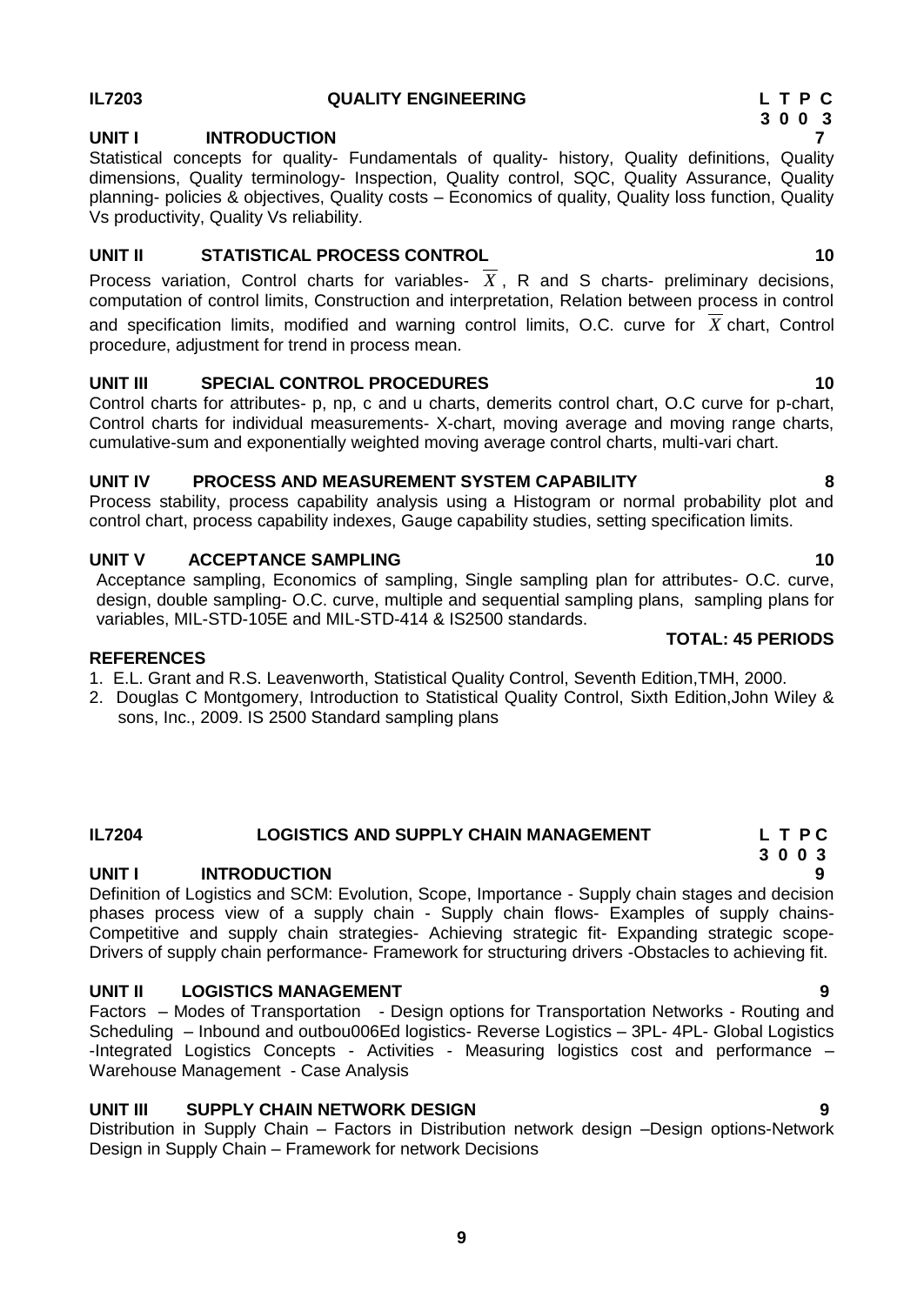### **10**

### **UNIT IV SOURCING AND REVENUE MANAGEMENT IN SUPPLY CHAIN 9**

Supplier selection and Contracts - Design collaboration - Procurement process. Revenue management in supply chain

### **UNIT V COORDINATION AND IT IN SUPPLY CHAIN 9**

Supply chain coordination - Bullwhip effect – Effect of lack of co-ordination and obstacles – IT and SCM - supply chain IT frame work- E Business and SCM. Metrics for SC performance – Case Analysis

### **TOTAL: 45 PERIODS**

### **REFERENCES**

- 1. Supply Chain Management, Strategy, Planning, and operation Sunil Chopra , Peter Meindl and Kalra , Pearson Education, 2011
- 2. David J.Bloomberg, Stephen Lemay and Joe B.Hanna, Logistics, PHI 2010
- 3. Martin Christopher,Logistics and Supply Chain Management –Strategies for Reducing Cost and Improving Service. Pearson Education Asia, Second Edition
- 4. Jeremy F.Shapiro ,Modeling the supply chain, Thomson Duxbury, 2002
- 5. Sople Vinod V, Logistics Management , Pearson Education, 2010.

| <b>IL7211</b> | <b>COMPUTER APPLICATIONS LAB</b>                                                                   | LTPC    |
|---------------|----------------------------------------------------------------------------------------------------|---------|
|               |                                                                                                    | 0 0 3 2 |
|               | To understand the theory better and annly in practice practical training is given in the following |         |

### To understand the theory better and apply in practice, practical training is given in the following areas.

### **UNIT I 9**

Development of Simple Programs for Statistical analysis: Frequency distribution, Applications of Graphics. (Charts, Graphs etc).

### **UNIT II 9**

Programs for OR applications like Initial solution of Transportation Problems, Net Works etc

**UNIT III 9**  Solving optimization problems using software packages like LINDO, LINGO, TORA. Excel Solver.

**UNIT IV 9** Development of Random number generator, Testing of random number generator. Non-uniform Random varieties generation and testing.Single server Queuing simulation, Case Studies

### **UNIT V 9**

Program for Simulation of Single server Queueing System – Use of Simulation software. Case studies.

### **LABORATORY EQUIPMENTS REQUIREMENTS**

- 1. TURBO C++ Software
- 2. LINDO Software
- 3. LINGO Software
- 4. TORA Software
- 5. GPSS Software
- 6. MS EXCEL

# **TOTAL: 45 PERIODS**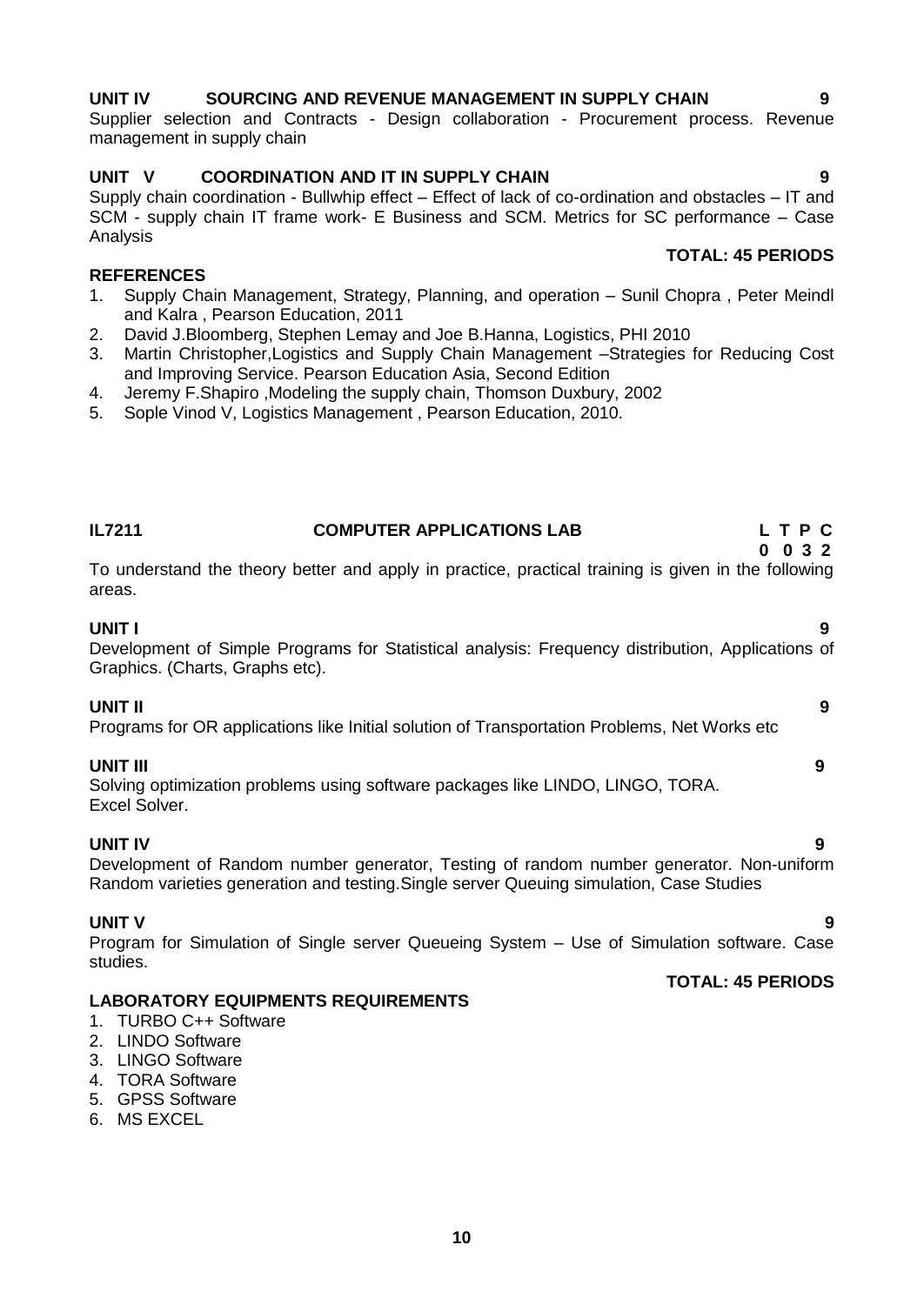### **IL7212 TECHNICAL SEMINAR L T P C**

### **OBJECTIVE:**

To enrich the communication skills of the student through presentation of topics in recent advances in engineering/technology

### **OUTCOME:**

Students will develop skills to read, write, comprehend and present research papers.

Students shall give presentations on recent areas of research in manufacturing engineering in two cycles. Depth of understanding, coverage, quality of presentation material (PPT/OHP) and communication skill of the student will be taken as measures for evaluation.

**TOTAL: 30 PERIODS**

# **IL7301** DESIGN OF EXPERIMENTS AND TAGUCHI METHODS L T P C<br>3 1 0 4

### **UNIT I EXPERIMENTAL DESIGN FUNDAMENTALS 6**

Importance of experiments, experimental strategies, basic principles of design, terminology, ANOVA, steps in experimentation, sample size, normal probability plot, linear regression models.

### **UNIT II SINGLE FACTOR EXPERIMENTS 9**

Completely randomized design, Randomized block design, Latin square design. Statistical analysis, estimation of model parameters, model adequacy checking, pair wise comparison tests.

### **UNIT III MULTIFACTOR EXPERIMENTS 9**

Two and three factor full factorial experiments, Randomized block factorial design, Experiments with random factors, rules for expected mean squares, approximate  $F-$  tests.  $2<sup>K</sup>$  factorial Experiments.

### **UNIT IV SPECIAL EXPERIMENTAL DESIGNS: 9**

Blocking and confounding in  $2<sup>k</sup>$  designs. Two level Fractional factorial design, nested designs, Split plot design, Response Surface Methods.

### **UNIT V TAGUCHI METHODS 12**

Steps in experimentation, design using Orthogonal Arrays, data analysis, Robust design- control and noise factors, S/N ratios, parameter design, Multi-level experiments, Multi-response optimization.

### **REFERENCES**

- 1. Krishnaiah, K. and Shahabudeen, P. Applied Design of Experiments and Taguchi Methods, PHI learning private Ltd., 2012.
- 2. Montgomery, D.C., Design and Analysis of experiments, John Wiley and Sons, Eighth edition, 2012.
- 3. Nicolo Belavendram, Quality by Design; Taguchi techniques for industrial experimentation, Prentice Hall, 1995.
- 4. Phillip J.Rose, Taguchi techniques for quality engineering, McGraw Hill, 1996.
- 5. Montgomery, D.C., Design and Analysis of Experiments, Minitab Manual, John Wiley and Sons, Seventh edition, 2010.

**T= 15, TOTAL: 60 PERIODS**

# **3 1 0 4**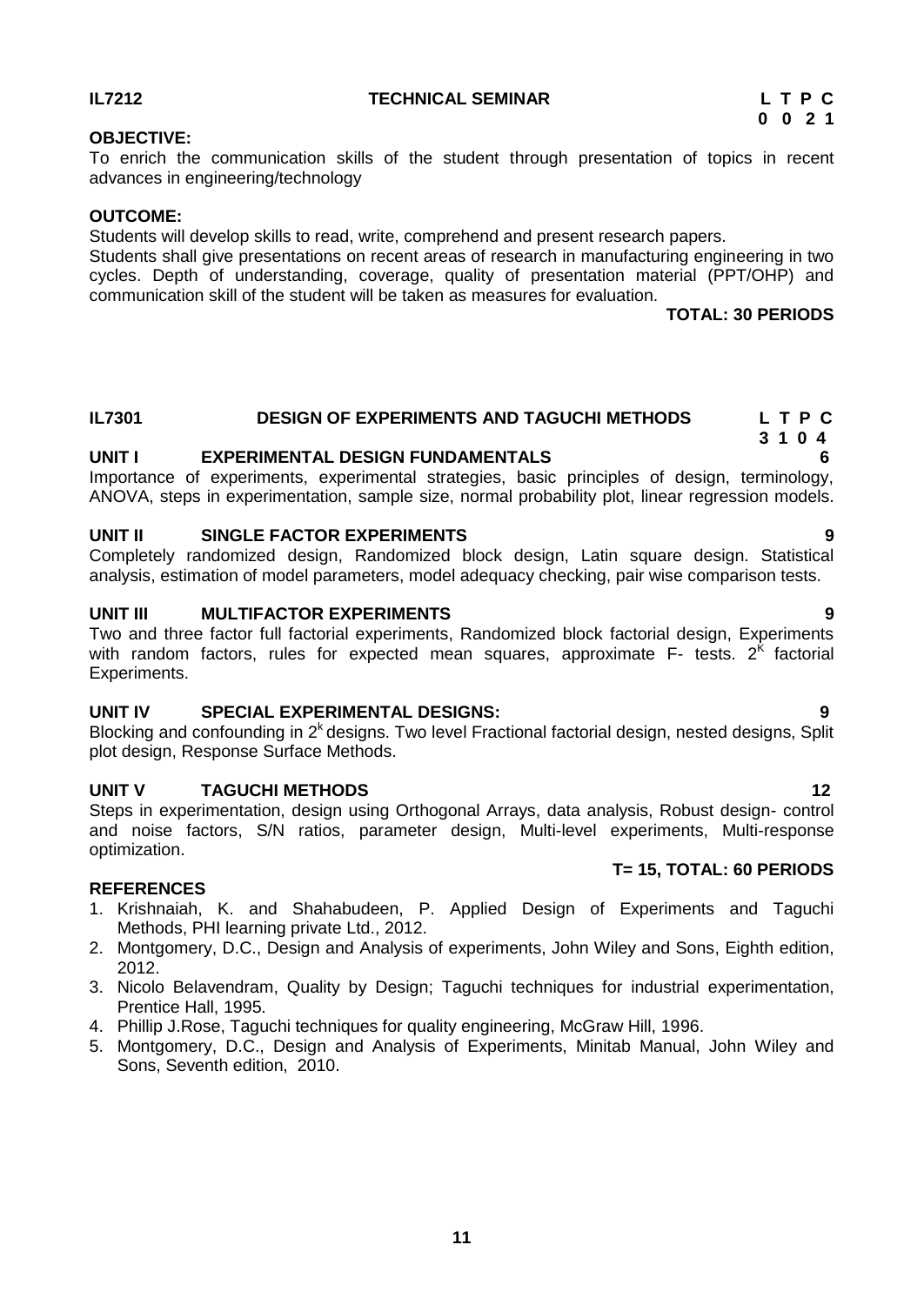## **IL7001 ADVANCED OPTIMIZATION TECHNIQUES L T P C**

### **3 0 0 3 UNIT I INTRODUCTION 5**

Classification of optimization problems, concepts of design vector, Design constraints, constrains surface, objective function surface and multi-level optimization, parametric linear programming

### **UNIT II DECISION ANALYSIS 10**

Decision Trees, Utility theory, Game theory, Multi Objective Optimization, MCDM- Goal Programming, Analytic Hierarchy process, ANP

### **UNIT III NON-LINEAR OPTIMIZATION 15**

Unconstrained one variable and multi variable optimization, KKT Conditions, Constrained optimization, Quadratic programming, Convex programming, Separable programming, Geometric programming, Non-Convex programming

### **UNIT IV NON-TRADITIONAL OPTIMIZATION -1 10**

Classes P and NP, Polynomial time reductions, Introduction to NP- Hard problems, Overview of Genetic algorithms, Simulated Annealing, neural network based optimization.

### **UNIT V NON-TRADITIONAL OPTIMIZATION -2 5**

Particle Swarm optimization, Ant Colony Optimization, Optimization of Fuzzy Systems. **TOTAL: 45 PERIODS**

### **REFERENCES**

- 1. Singiresu S.Rao, "Engineering optimization Theory and practices", John Wiley and Sons, 1996.
- 2. Ravindran Phillips –Solberg, "Operations Research Principles and Practice", John Wiley India, 2006.
- 3. Fredrick S.Hillier and G.J.Liberman, "Introduction to Operations Research", McGraw Hill Inc. 1995.
- 4. Kalymanoy Deb, "Optimization for Engineering Design",PHI,2003
- 5. Christos H. Papadimitriou, Kenneth Steiglitz, Combinatorial Optimization, PHI 2006

# **IL7002 RELIABILITY ENGINEERING MODELS L T P C**

### **UNIT I RELIABILITY CONCEPTS 9**

Reliability definition – Quality and Reliability– Reliability mathematics – Reliability functions – Hazard rate – Measures of Reliability – Design life –A priori and posteriori probabilities – Mortality of a component –Mortality curve – Useful life.

### **UNIT II LIFE DATA ANALYSIS 11**

Data collection –Non Parametric methods: Ungrouped/Grouped, Complete/Censored data – Time to failure distributions: Exponential, Weibull – Probability plotting – Goodness of fit tests.

### **UNIT III** RELIABILITY ASSESSMENT **10** 10

Different configurations – Redundancy – k out of n system – Complex systems: RBD – Baye"s approach – Cut and tie sets – Fault Trees – Standby systems.

### **UNIT IV RELIABILITY MONITORING 8**

Life testing methods: Failure terminated – Time terminated – Sequential Testing –Reliability growth monitoring – Reliability allocation – Software reliability-Human reliability.

### **UNIT V RELIABILITY IMPROVEMENT 7** AND **RELIABILITY IMPROVEMENT**

Analysis of downtime – Repair time distribution – System repair time – Maintainability prediction – Measures of maintainability – Inspection decisions –System Availability.

 **TOTAL: 45 PERIODS**

 **3 0 0 3**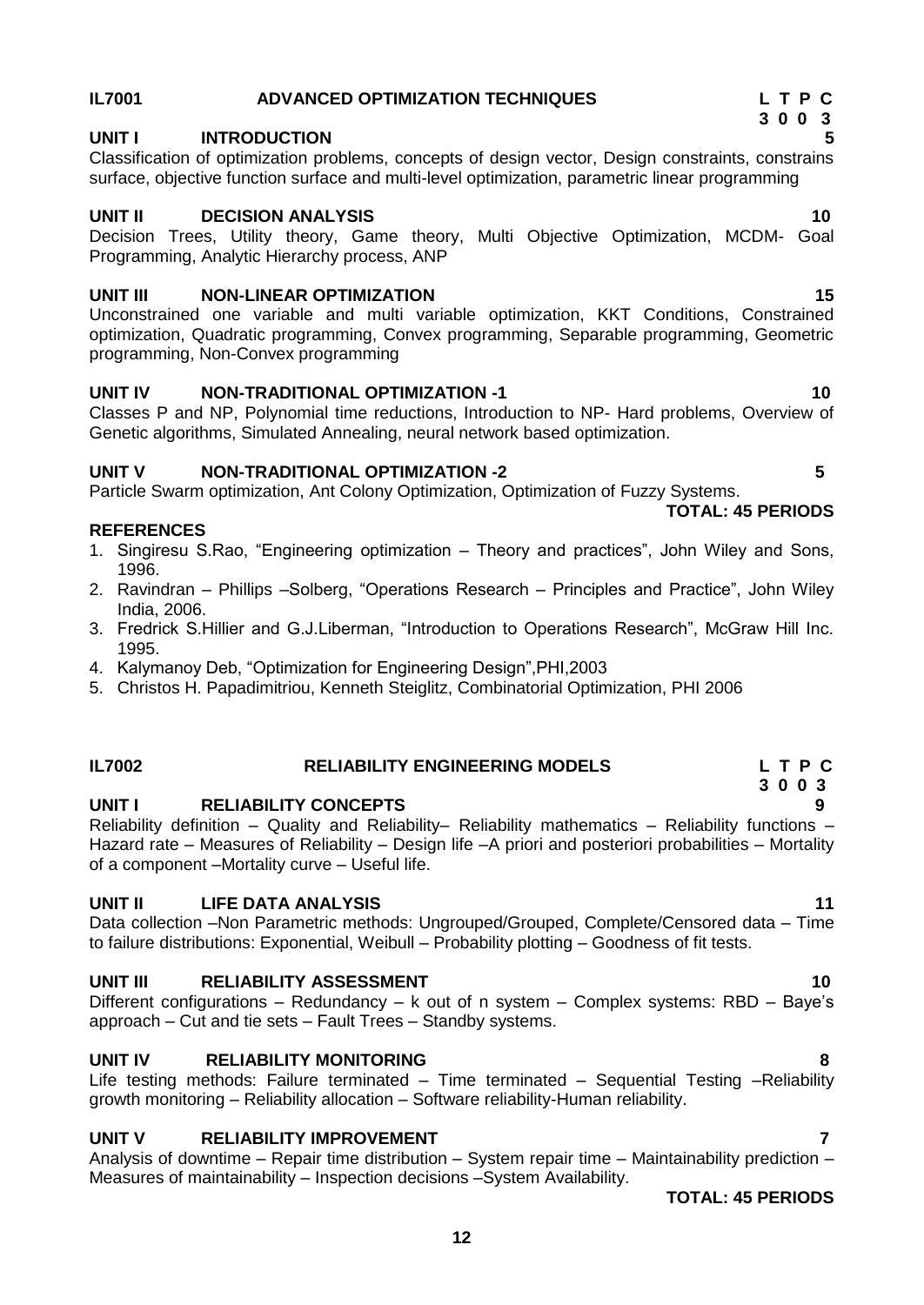### **REFERENCES**

- 1. Charles E. Ebeling, "An introduction to Reliability and Maintainability engineering", TMH, 2000.
- 2. Roy Billington and Ronald N. Allan, "Reliability Evaluation of Engineering Systems", Springer, 2007.

### **IL7003 SCHEDULING ALGORITHMS L T P C**

### **UNIT I SCHEDULING THEORY 7**

Scheduling background – Scheduling function – Sequencing – Ready time – Flow time – Tardiness - Weighted flow time – Inventory – Regular measures of performance – Dominant schedules – SPT, EDD, WSPT sequences – Scheduling Theorems.

### **UNIT II SINGLE MACHINE SCHEDULING 10**

Pure sequencing model – Hodgson's algorithm – Smith's rule – Wilkerson Irwin algorithm – Neighborhood search – Dynamic programming technique – Branch and Bound algorithm – Non simultaneous arrivals - Minimizing T and F for dependent jobs - Sequence dependent set up times.

### **UNIT III PARALLEL MACHINE SCHEDULING 8**

Preemptive jobs: McNaughton"s algorithm – Non preemptive jobs – Heuristic procedures – Minimizing  $F_w$ : H<sub>1</sub> & H<sub>m</sub> heuristics – Dependent jobs: Hu's algorithm – Muntz Coffman algorithm.

### **UNIT IV FLOW SHOP SCHEDULING 9**

Characteristics – Johnson"s algorithm – Extension of Johnson"s rule – Campbell Dudek Smith algorithm – Palmer"s method – Start lag, stop lag – Mitten"s algorithm – Ignall Schrage algorithm - Despatch index heuristic.

### **UNIT V JOB SHOP SCHEDULING 9**

Characteristics –Graphical tools – Jackson"s algorithm – Feasible, Semi-active and Active schedules – Single pass approach – Non delay schedule – Priority dispatching rules – Heuristic schedule generation – Open shop scheduling. **TOTAL: 45 PERIODS**

### **REFERENCES**

- 1. Kenneth R.Baker, "Introduction to sequencing and scheduling", John Wiley & Sons, New York, 2000.
- 2. Richard W. Conway, William L.Maxwell and Louis W. Miller,"Theory of Scheduling", Dover Publications, 2003.

### **IL7004 PRODUCT INNOVATION AND DEVELOPMENT L T P C**

# **UNIT I PRODUCT DEVELOPMENT AND CONCEPT SELECTION 10**

Product development process – Product development organizations- Identifying the customer needs – Establishing the product specifications – concept generation – Concept selection.

### **UNIT II PRODUCT ARCHITECTURE 7**

Product architecture – Implication of the architecture – Establishing the architecture – Related system level design issues.

 **3 0 0 3**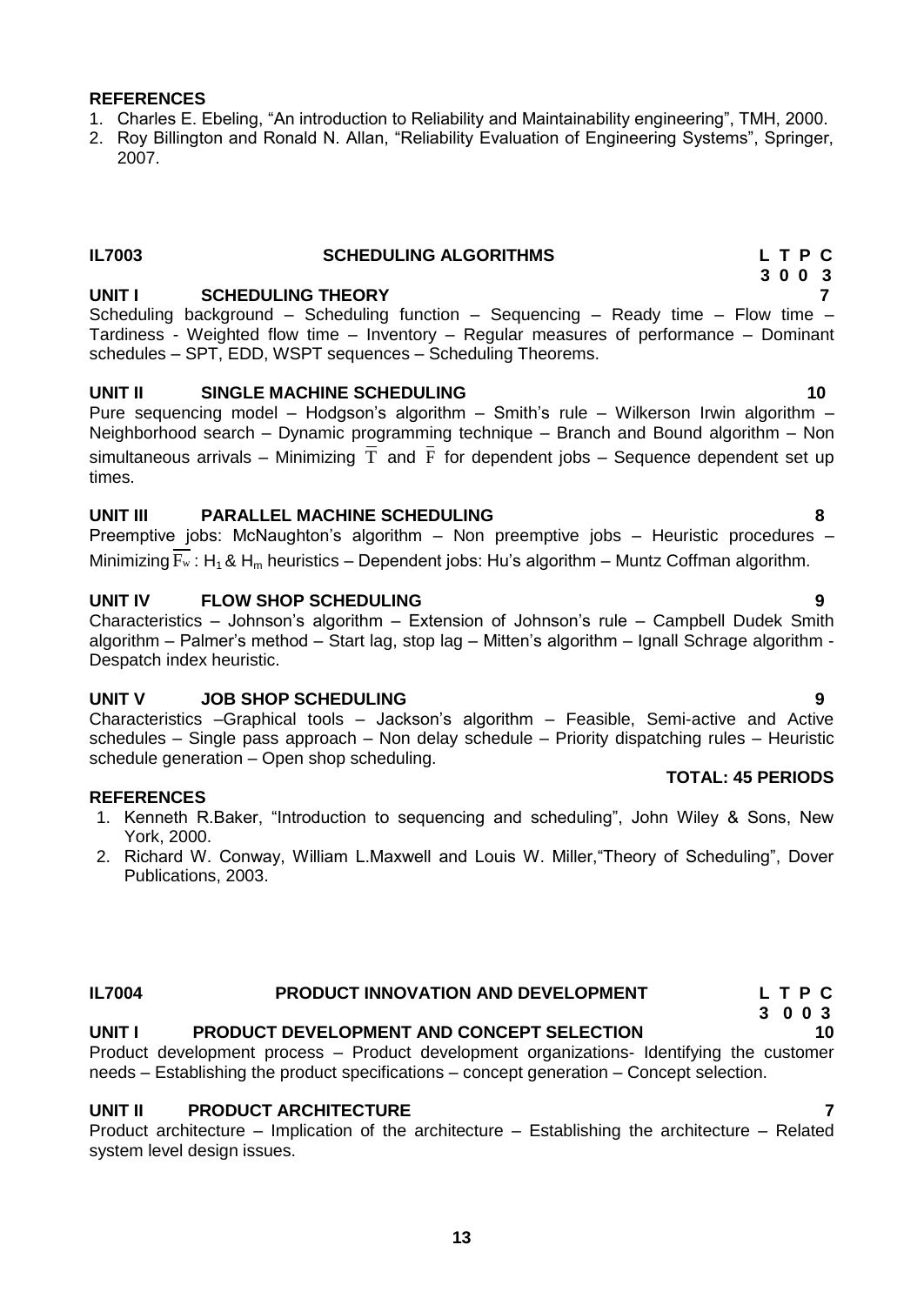### **UNIT III INDUSTRIAL AND MANUFACTURING DESIGN 10**

Need for industrial design – Impact of industrial design – Industrial design process. Assessing the quality of industrial design- Human Engineering consideration -Estimate the manufacturing cost – Reduce the component cost – Reduce the assembly cost – Reduce the support cost – Impact of DFM decisions on other factors

### **UNIT IV PROTOTYPING AND ECONOMIC ANALYSIS 9**

Principles of prototyping – Planning for prototypes - Elements of economic analysis – Base case financial model – Sensitivity analysis – Influence of the quantitative factors

### **UNIT V MANAGING PRODUCT DEVELOPMENT PROJECTS 9**

Sequential, parallel and coupled tasks - Baseline project planning – Project Budget- Project execution – Project evaluation- patents- patent search-patent laws-International code for patents.

### **TEXT BOOK :**

1. Karal .T. Ulrich, Steven D.Eppinger, Product Design and Development, McGRAW- HILL International Fifth Editions.2012.

### **REFERENCES**

- 1. S.Rosenthal, Effective product design and development, Irwin 1992.
- 2. Charles Gevirtz, Developing New products with TQM, McGraw Hill International editions, 1994

### **IL7005 PRODUCTIVITY MANAGEMENT AND RE-ENGINEERING L T P C**

### **UNIT I PRODUCTIVITY**

Productivity Concepts – Macro and Micro factors of productivity – Dynamics of Productivity - Productivity Cycle Productivity Measurement at International, National and Organisation level - Productivity measurement models

### **UNIT II SYSTEMS APPROACH TO PRODUCTIVITY MEASUREMENT 9**

Conceptual frame work, Management by Objectives (MBO), Performance Objectivated Productivity (POP) – Methodology and application to manufacturing and service sector.

### **UNIT III ORGANISATIONAL TRANSFORMATION 9**

Elements of Organisational Transformation and Reengineering-Principles of organizational transformation and re-engineering, fundamentals of process re-engineering, preparing the workforce for transformation and re-engineering, methodology, guidelines, LMI CIP Model – DSMC Q & PMP model.

### **UNIT IV RE-ENGINEERING PROCESS IMPROVEMENT MODELS 9**

PMI models, PASIM Model, Moen and Nolan Strategy for process improvement, LMICIP Model, NPRDC Model.

### **UNIT V RE-ENGINEERING TOOLS AND IMPLEMENTATION 9**

Analytical and process tools and techniques – Information and Communication Technology – Implementation of Reengineering Projects – Success Factors and common implementation Problem – Cases.  **TOTAL: 45 PERIODS**

### **REFERENCES**

- 1. Sumanth, D.J., "Productivity Engineering and Management", TMH, New Delhi, 1990.
- 2. Edosomwan, J.A., "Organisational Transformation and Process Re-engineering", Library Cataloging in Pub. Data, 1996.
- 3. Rastogi, P.N., "Re-engineering and Re-inventing the Enterprise", Wheeler Pub. New Delhi, 1995.
- 4. Premvrat, Sardana, G.D. and Sahay, B.S., "Productivity Management A Systems Approach", Narosa Publishing House. New Delhi, 1998.

### **TOTAL: 45 PERIODS**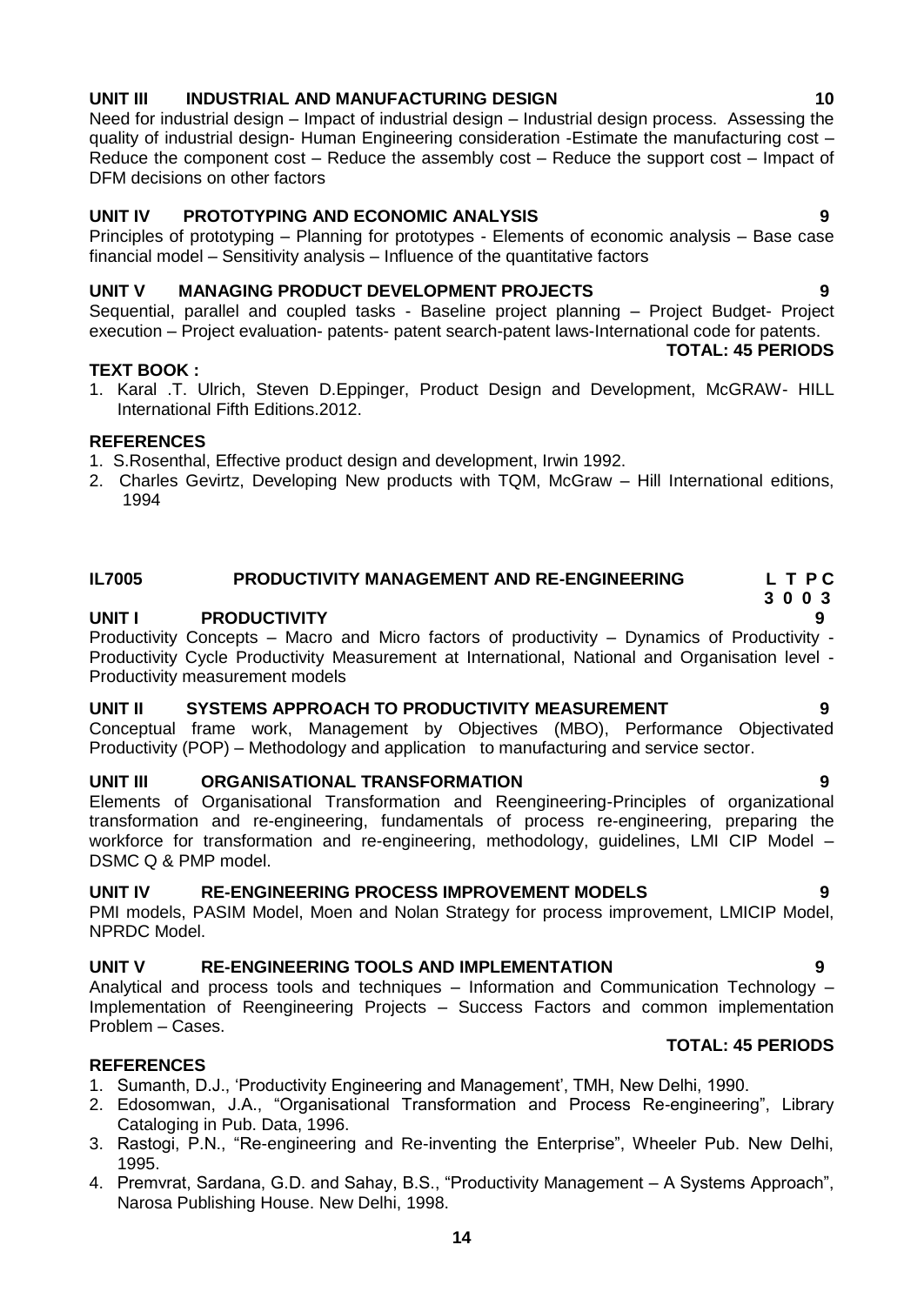# **IL7006 TOTAL QUALITY MANAGEMENT L T P C**

### **3 0 0 3 UNITI I INTRODUCTION 9**

Defining Quality, Basic approaches of TQM, Gurus of TQM - Shewart, Ronald Fisher, Deming, Juran, Feigenbaum, Ishikawa, Crosby, Taguchi – TQM Framework – Historical review, Obstacles, Benefits of TQM

# **UNIT II TQM PRINCIPLES 9**

Leadership, Customer Satisfaction, Employee Involvement, Continuous Process Improvement, Supplier Partnership, Performance Measures, Cost of Quality.

# **UNITIII TOOLSANDTECHNIQUES–1 9**

Benchmarking, Information Technology, Quality Management Systems and environmental management systems.

# **UNIT IV TOOLS AND TECHNIQUES 9**

QFD, FMEA, Quality Circles, TPM, Traditional Quality Tools and Management tools.

# **UNITV IMPLEMENTATION OF TQM 9**

Steps in TQM implementation, national and international quality awards, case studies. **TOTAL: 45 PERIODS**

# **REFERENCES**

- 1. Dale H.Besterfiled, "Total Quality Management", Pearson Education Asia, (Indian reprint 2011).
- 2. John Bank, The essence of total quality management PHI 2000.
- 3. Greg Bounds, Lyle Yorks et al, Beyond Total Quality Management, Mcgraw Hill, 1994
- 4. Takashi Osada, The 5S"s The Asian Productivity Organization, 1991.
- 5. Masaki Imami, KAIZEN, McGraw Hill, 1986.

# **IS7204 MAINTAINABILITY ENGINEERING L T P C**

### **3 0 0 3 UNIT I MAINTENANCE CONCEPT 6**

Maintenance definition –Need for maintenance –Maintenance objectives and challenges – Tero technology – Maintenance costs - Scope of maintenance department.

# **UNIT II MAINTENANCE MODELS 12**

Proactive/Reactive maintenance – Imperfect maintenance – Maintenance policies – PM versus b/d maintenance – PM schedule and product characteristics – Inspection models-Optimizing profit/downtime – Replacement decisions.

# **UNIT III MAINTENANCE LOGISTICS** 11

Human factors – Maintenance staffing: Learning curves – Simulation – Maintenance resource requirements: Optimal size of service facility – Optimal repair effort – Maintenance planning and scheduling – Spare parts planning..

# **UNIT IV MAINTENANCE QUALITY 8**

Maintenance excellence –Five Zero concept –FMECA –Root cause analysis – System effectiveness – Design for maintainability – Reliability Centered Maintenance.

# **UNIT V TOTAL PRODUCTIVE MAINTENANCE 8**

TPM features – Chronic and sporadic losses – Equipment defects – Six major losses – Overall Equipment Effectiveness – TPM pillars – Autonomous maintenance – TPM implementation

**TOTAL: 45 PERIODS**



- -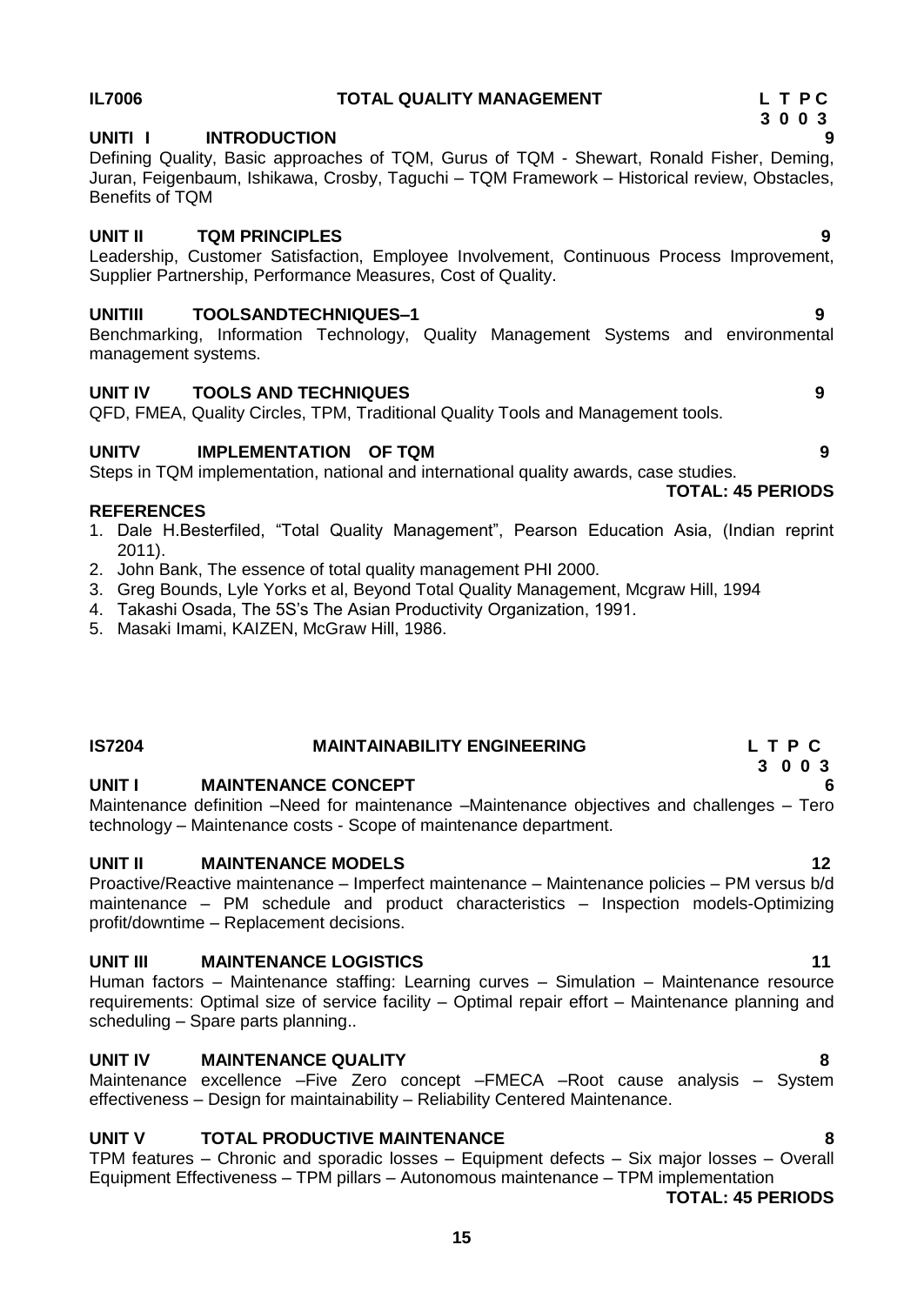**UNIT IV SOFTWARE QUALITY MANAGEMENT TOOLS 10**

Metrics, Reviews –SCM – Software quality assurance and risk management.

Seven basic Quality tools – Checklist – Pareto diagram – Cause and effect diagram – Run chart – Histogram – Control chart – Scatter diagram – Poka Yoke – Statistical process control – Failure Mode and Effect Analysis – Quality Function deployment – Continuous improvement tools – Case study.

# **REFERENCES**

- 1. Andrew K.S.Jardine & Albert H.C.Tsang, "Maintenance, Replacement and Reliability", Taylor and Francis, 2006.
- 2. Bikas Badhury & S.K.Basu, "Tero Technology: Reliability Engineering and Maintenance Management", Asian Books, 2003.
- 3. Seichi Nakajima, "Total Productive Maintenance", Productivity Press, 1993.
- **IL7007 HUMAN FACTORS AND EROGONOMICS L T P C 3 0 0 3 UNIT I PHYSIOLOGICAL PERFORMANCE 10** Factors affecting physiological performance, physical work load and energy expenditure, heat stress, manual lifting, shift work **UNIT II WORK SPACE DESIGN 10** Anthropometry, Workspace designs for standing and seated workers, arrangement of components within a physical space, interpersonal aspect of workplace design. **UNIT III** DESIGN OF EQUIPMENT 10 maintainability, design of human computer interaction. **UNIT IV COGNITIVE ERGONOMICS 5** errors, cognitive task analysis. **UNIT V DESIGN OF ENVIRONMENT 10 10** Vision and Illumination design – Noice and Vibration **TOTAL: 45 PERIODS REFERENCES** 1. Martin Helander, A guide to Human Factors and Ergonomics,  $2^{nd}$  Edition, CRC. Tavlor & Francis Group 2006. 2. Bridger, R.S., Introduction to Ergonomics, McGraw Hill, 1995. 3. MeCormik, J., Human Factors Engineering and Design, McGraw Hill, 1992.
- **3 0 0 3 UNIT I SOFTWARE QUALITY UNIT II SOFTWARE ENGINEERING ACTIVITIES 10**
- 

**IL7008 SOFTWARE QUALITY ENGINEERING L T P C**

Definition of Software Quality, Quality Planning, Quality system – Quality Control Vs Quality Assurance – Product life cycle – Project life cycle models.

Estimation, Software requirements gathering, Analysis, Architecture, Design, development, Testing and Maintenance.

### **UNIT III SUPPORTING ACTIVITIES 10**

Ergonomic factors to be considered in the design of displays and control, design for

Information Theory, Information processing, signal detection theory, Human response, human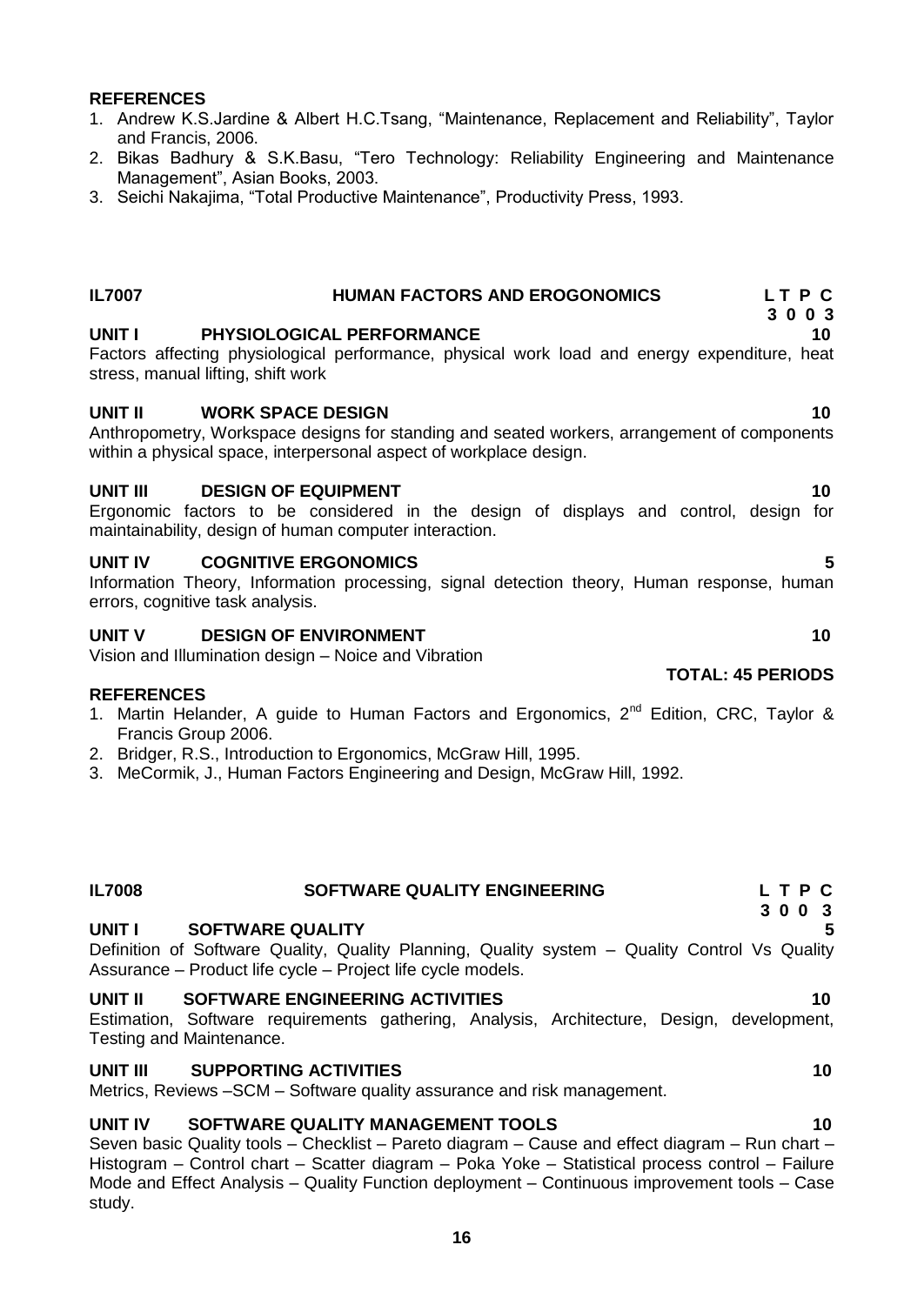### **UNIT V QUALITY ASSURANCE MODELS** 40

Software Quality Standards, ISO 9000 series – CMM, CMMI – P-CMM – Case study.

### **TEXT BOOKS:**

- 1. Software Engineering: A Practitioners Approach, 5<sup>th</sup> Edition Roger S. Pressman Mcgraw Hill International Edition, 6<sup>th</sup> Edition, 2006.
- 2. Ramesh Gopalswamy , Managing global Projects ; Tata Mcgraw Hill, 2002.

### **REFERENCES**

- 1. Norman E Fenton and Share Lawrence P flieger , Software metrics , International Thomson Computer press , 1997.
- 2. Gordan Schulmeyer.G. and James .L.Mc Hanus , Total Quality management for software , International Thomson Computer press , USA , 1990.
- 3. Dunn Robert M., Software Quality: Concepts and Plans, Englewood clifts, Prentice Hall Inc., 1990.
- 4. Metrics and Models in Software Quality Engineering, Stephen, Stephen H.Kan , Pearson education , 2006, Low price edition.

### **IL7009 ENGINEERING ECONOMICS AND COSTING L T P C**

### **UNIT I DEMAND ANALYSIS AND FORECASTING 10**

Managerial Economics – Meaning, Nature and Scope – Managerial Economics and Business decision making – Role of Managerial Economist – Demand Analysis – Fundamental Concepts of Managerial Economics – Meaning, Determinants and Types of Demand – Elasticity of demand - Demand forecasting and forecasting methods.

### **UNIT II PRODUCTION FUNCTION AND COST ANALYSIS 9**

Supply: Meaning and determinants – production function- Isoquants – Expanstion path Cobb Douglas function – Cost concepts – Cost output relationship – Economies and diseconomies of scale – Cost functions- Determination of cost- Estimation of cost.

### **UNIT III MARKET COMPETITION AND PRICING 9**

Market Structure – Various forms – Equilibrium of a firm – Perfect competition – Monopolistic competition – Oligopolistic competition – Pricing of products under different market structures – Methods of pricing – Factors affecting pricing decision – Differential pricing – Government Intervention and pricing.

### **UNIT IV PROFIT ANALYSIS 7**

The concept of profit: Profit planning, control and measurement of profits. Profit maximisation -Cost volume profit analysis – Investment Analysis.

### **UNIT V COSTING 10**

Job costing-Process costing-Operating costing-Standard Costing (variance analysis) and budgeting-.  **TOTAL: 45 PERIODS**

### **REFERENCES**

- 1. A. Ramachandra Aryasry and V.V. Ramana Murthy. " Engineering Economics and Financial Accounting:, Tata Mc graw Hill Publishing Company Ltd., New Delhgi, 2004
- 2. V.L. Mote, Samuel and G.S.Gupta, "Managerial Economics Concepts and cases", Tata McGraw Hill Publishing Coimpany Ltd, New Delhi, 1981.
- 3. A.Nag, :Macro Economics for Management Students" MacMillan India Ltd., New Delhi, 1999.
- 4. Jawaharlal, Cost Accounting, Tata McGraw Hill,

**TOTAL : 45 PERIODS**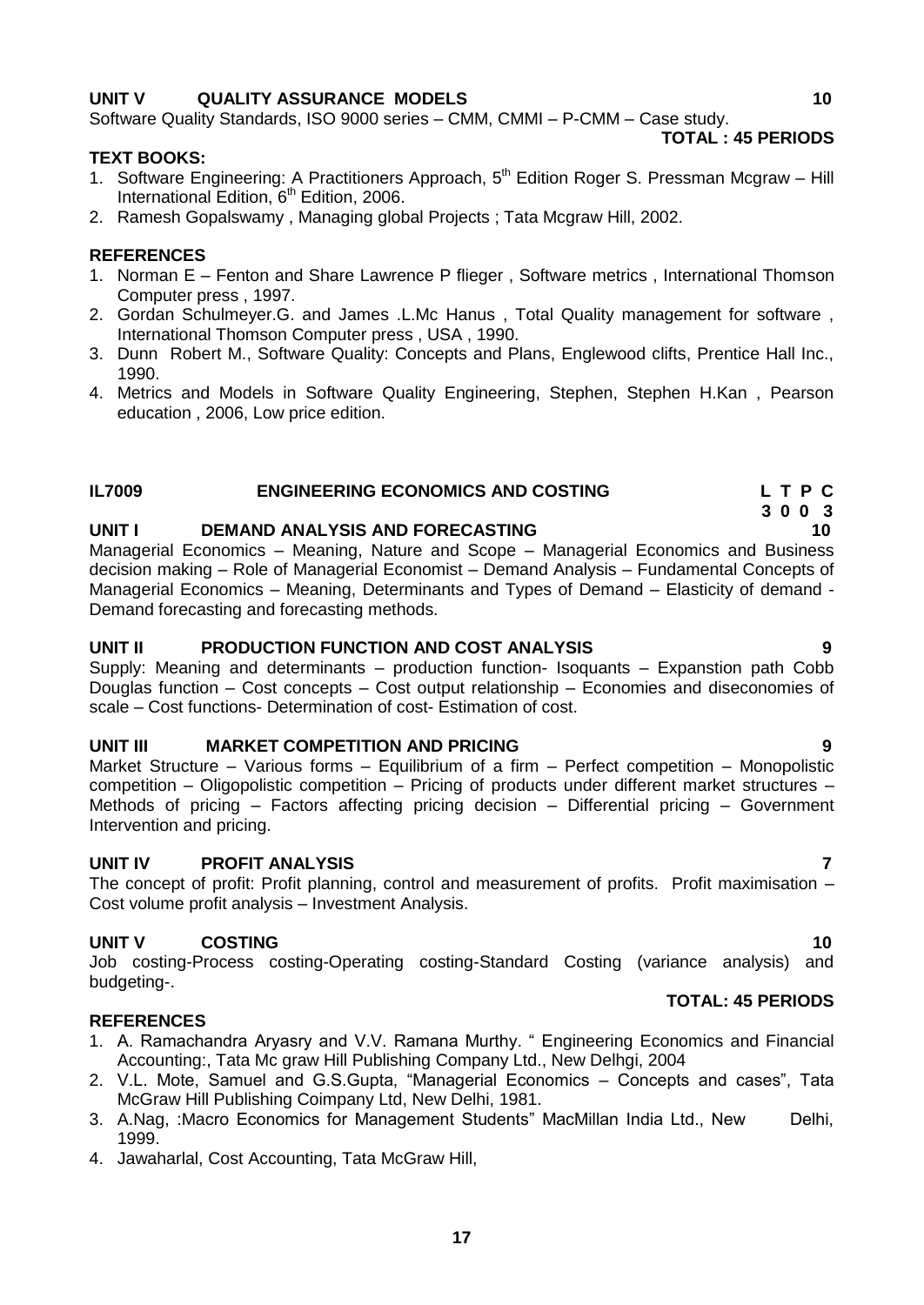### **IL7010 LEAN MANUFACTURING AND SIX SIGMA L T P C**

### **UNIT I INTRODUCTION TO LEAN MANUFACTURING AND SIX SIGMA 9**

Introduction to Lean- Definition, Purpose, features of Lean ; top seven wastes, Need for Lean, Elements of Lean Manufacturing, Lean principles, the lean metric, Hidden time traps. Introduction to quality, Definition of six sigma, origin of six sigma, Six sigma concept, Critical success factors for six sigma.

### **UNIT II LEAN SIX SIGMA APPROACH 9**

Evolution of lean six sigma, the synergy of Lean and six sigma, Definition of lean six sigma, the principles of lean six sigma, Scope for lean six sigma, Features of lean six sigma, The laws of lean six sigma, Benefits of lean six sigma, Introduction to DMAIC tools.

### **UNIT III INITIATION FOR LEAN SIX SIGMA 9**

Top management commitment – Infrastructure and deployment planning, Process focus, organizational structures, Measures – Rewards and recognition, Infrastructure tools, structure of transforming event, Launch preparation.

### **UNIT IV PROJECT SELECTION FOR LEAN SIX SIGMA 9**

Resource and project selection, Selection of Black belts, Selecting projects – Benefit/Effort graph, Process mapping, value stream mapping, Balanced score card for project identification, project suitable for lean six sigma.

### **UNIT V THE DMAIC PROCESS AND INSTITUTIONALIZING THE LSS 9**

Predicting and improving team performance, Nine team roles, Team leadership, DMAIC process, Institutionalizing lean six sigma, Design for lean six sigma, Case study presentations.

### **TOTAL: 45 PERIODS**

### **REFERENCES**

- 1. Michael L. George, Lean Six Sigma, McGraw-Hill, 2002.
- 2. James P. Womack, Daniel T. Jones, Lean Thinking, Free press business, 2003.
- 3. Forrest W. Breyfogle III, Implementing Six Sigma: Smarter solutions Using Statistical Methods, 1999.
- 4. Ronald G.Askin and Jeffrey B.Goldberg, Design and Analysis of Lean Production Systems, John Wiley & Sons, 2003.
- 5. Rother M. and hook J., Learning to See: Value Stream Mapping to add value and Eliminate Muda, Lean Enterprise Institute, Brookline, MA.

### **IL7011 [DECISION SUPPORT AND INTELLIGENT SYSTEMS](file:///D:\00.%2018th%20BOS\03.%20COE%20-%2020.06.13\02.%20Mech%20-%20A.I%20(to%20be%20code)\My%20Documents\Downloads\ME-INDLENGG-R2009%20CURRICULAM%20LATEST.doc%23IE9159) L T P C**

### **UNIT I DECISION MAKING 5**

Managerial decision making, system modeling and support-preview of the modeling processphases of decision making process.

### **UNIT II MODELING AND ANALYSIS 12**

DSS components- Data warehousing, access, analysis, mining and visualization-modeling and analysis-DSS development.

### **UNIT III KNOWLEDGE MANAGEMENT 12** 12

Group support systems- enterprise DSS- supply chain and DSS-knowledge management methods, technologies and tools.

 **3 0 0 3**

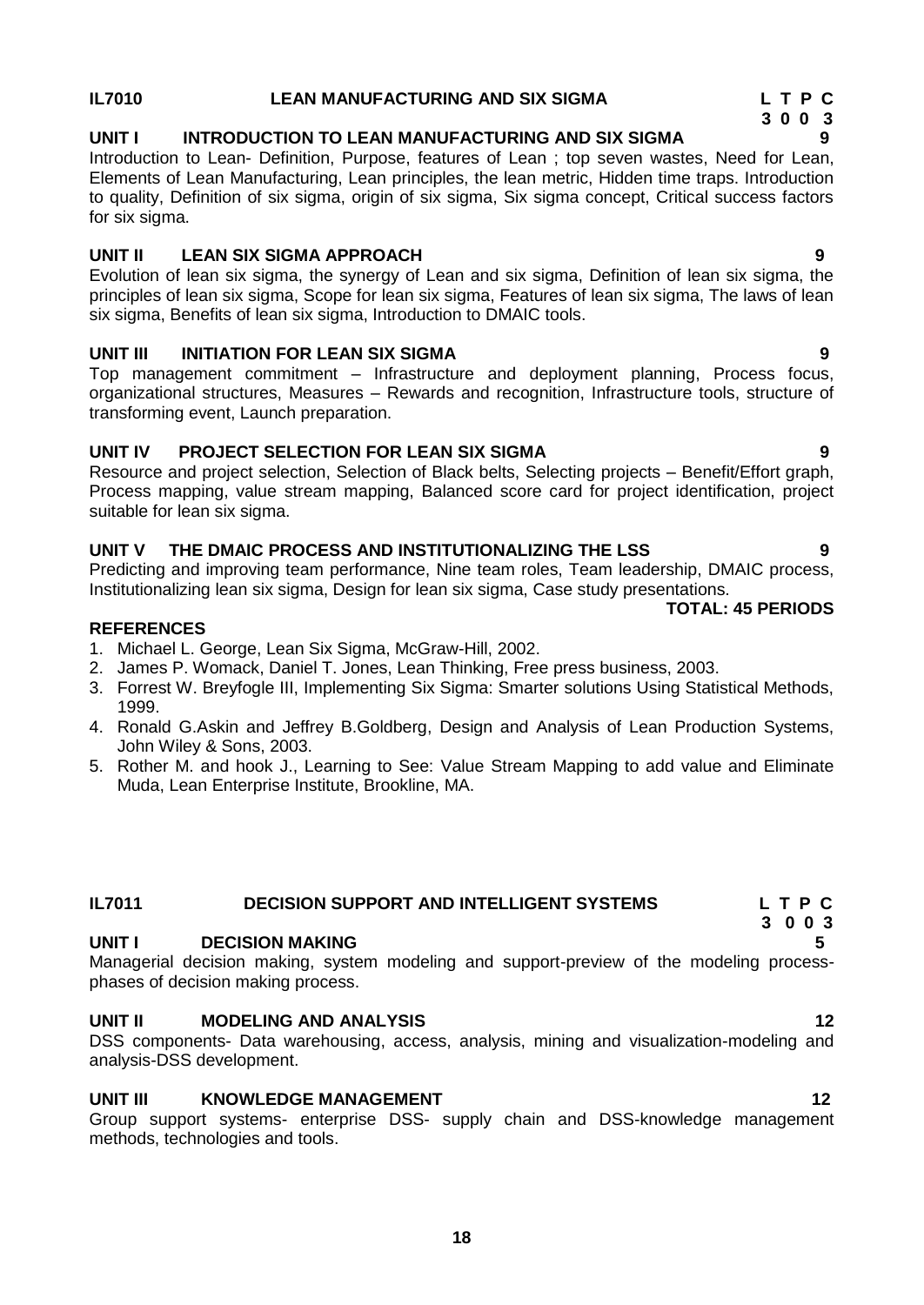### **UNIT IV INTELLIGENT SYSTEMS** 12

Artificial intelligence and expert systems-concepts, structure, types-knowledge acquisition and validation, knowledge representation

### **UNIT V IMPLEMENTATION 4**

Implementation, integration and impact of management support systems.

### **REFERENCES**

- 1. Efraim Turban and Jay E Aronson, Decision Support and Intelligent Systems, Pearson education Asia, Seventh edition, 2005.
- 2. Elain Rich and Kevin Knight, Artificial intelligence, TMH, 2006.

| <b>IL7012</b>  | <b>DESIGN AND ANALYSIS OF ALGORITHMS</b>                                                                                   | 3 | T P C<br>$\bf{0}$ | 0 <sup>3</sup> |    |
|----------------|----------------------------------------------------------------------------------------------------------------------------|---|-------------------|----------------|----|
| UNIT I         | <b>INTRODUCTION:</b><br>Algorithms, basic steps in development.                                                            |   |                   |                | 5  |
| UNIT II        | REVIEW OF ANY ONE OF THE STRUCTURED LANGUAGES<br>ALGOL, PL/I, Ada, Pascal, XPL                                             |   |                   | 10             |    |
| UNIT III       | <b>BASIC TOOLS:</b><br>Top down, Structured programming, networks, data structure.                                         |   |                   |                | 5. |
| <b>UNIT IV</b> | <b>METHODS OF DESIGN:</b><br>Sub goals, hill climbing and working backward, heuristics, back track programming, Branch and |   |                   | 10             |    |

bound recursion process, program testing, documentation, Meta heuristics.

### **UNIT V APPLICATION: 15**

Development of sorting, searching, algorithms- combinatorial problems, shortest path, probabilistic algorithms.

### **REFERENCES**

- 1. John R Hubbard, Fundamentals of Computing with C++, , Tata Mc Graw Hill,2000.
- 2. Goodman S.F. & Headtruemu, S.T.,Introduction to the design and analysis of algorithms, Mcgraw Gill, 2000.
- 3. Elias Horowitz, Sartaj Sahani, Sanguthevar Rajasekaran, Fundamentals of Computer Algorithms, Galgotia Publications, 2003
- 4. Dromey, "How to solve in by computers, Prentice Hall, 1982.
- 5. Panneerselvam.R,Design and Analysis of Algorithms, Prentice Hall of India,2008.

### **IL7013 APPLIED OBJECT ORIENTED PROGRAMMING L T P C**

### **UNIT I FUNDAMENTALS OF OBJECT ORIENTED PROGRAMMING 5**

Elements of OOP, classes, subjects, messaging, inheritance, polymorphism, OOP paradigm versus procedural paradigm, object-oriented design.

### **UNIT II C++ Basics 15**

Expression and statements, operators, precedence, type conversion, control statements, loops, Arrays structures, functions, argument passing, reference argument, overloaded function.

 **TOTAL: 45 PERIODS**

**TOTAL: 45 PERIODS**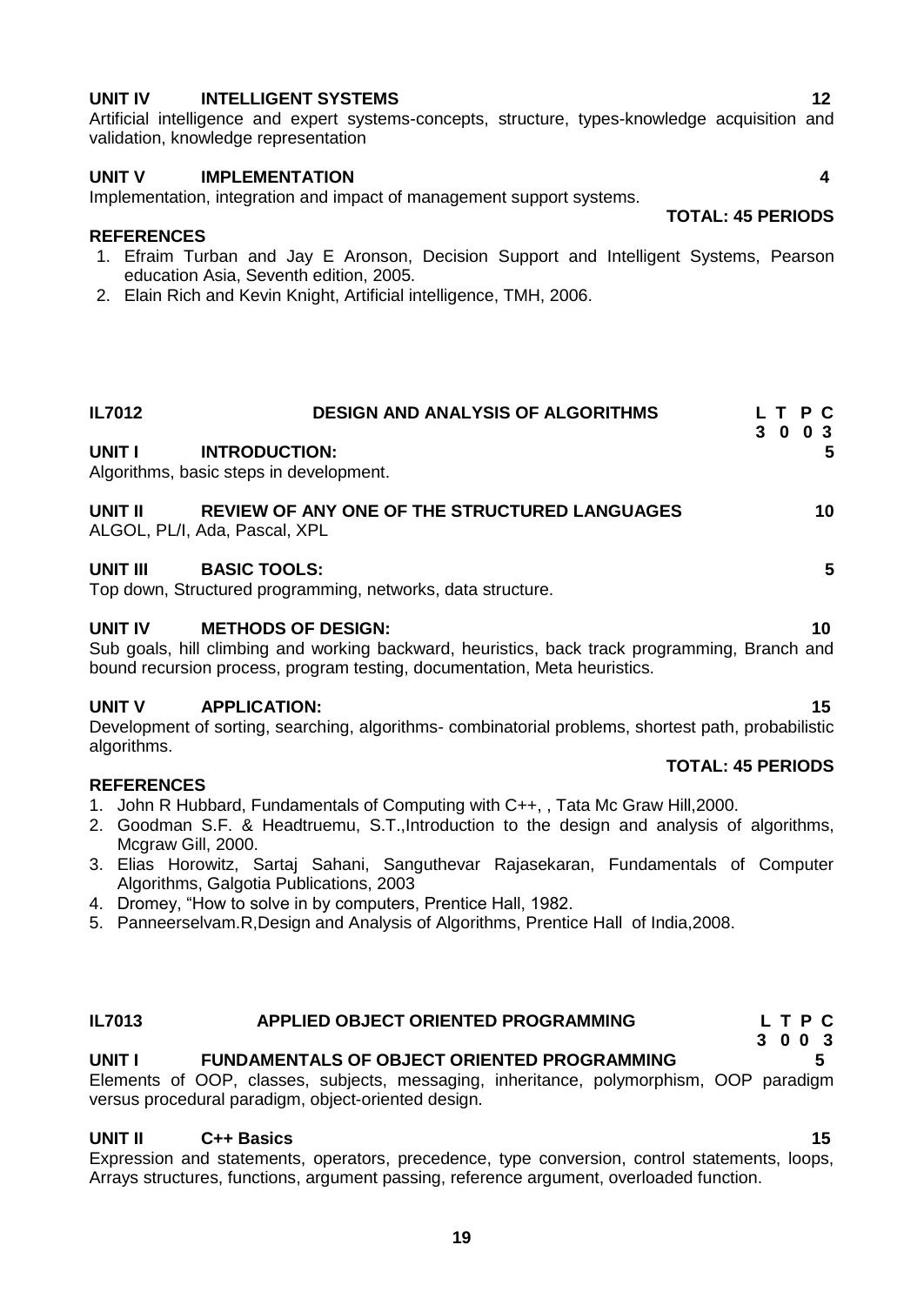## **UNIT III C++ CLASS 5**

Definition, class objects, member functions, , class argument, , operator overloading, user defined conversions.

### **UNIT IV CLASS DERIVATION** 10

Derivation specification, public and private base classes, standard conversions under derivation, class scope, initialization and assignment under derivation.

### **UNIT V APPLICATION 40**

OOP"s applications in Industrial Engineering.

### **REFERENCES**

- 1. Robert Lafore, "Object oriented programming in C++", Sam Publishing, 2002.
- 2. E.Balagurusamy, Object oriented programming with C ++,Tata Mc Graw Hill,2003
- 3. Stanley B.Lippman, C++ Printer, Addison Wesley Pub.Co., 2003.
- 4. Nabajyoti Barkakati,Object Oriented Programming in C++, Prentice Hall of India, 2001

### **IL7014 MANAGEMENT ACCOUNTING AND FINANCIAL L T P C**<br>MANAGEMENT 3 0 0 3 **MANAGEMENT**

### **UNIT I FINANCIAL ACCOUNTING 10**

Trading Account, Profit and Loss Account, Balance sheet statement, Cash flow and fund flow analysis, Working capital management, Inventory valuation, Financial ratio analysis – Depreciation.

### **UNIT II COST ACCOUNTING 10**

Cost Accounting systems: Job costing, Process costing, Allocation of Overheads, Activity based Costing, Differential and Incremental cost, Variance analysis, Software costing.

### **UNIT III BUDGETING 10**

Requirements for a sound budget, Fixed budget – Preparation of sales and Production budget, Flexible budgets, Zero base budgeting and budgetary control.

### **UNIT IV FINANCIAL MANAGEMENT 10**

Investment decisions – Capital investment process, Type of investment proposals, Investment appraisal techniques – Payback period method, Accounting rate of return, Net present value method, Internal rate of return and Profitability index method.

### **UNIT V FINANCIAL DECISIONS 5**

Cost of capital – Capital structure – Dividend policy – Leasing.

### **REFERENCES**

- 1. Bhattacharya, S.K. and John Deardon, "Accounting for management Text and Cases", Vikas Publishing house, New Delhi, 1996.
- 2. Charles, T.Horn Green "Introduction to Management Accounting", Prentice Hall, New Delhi, 1996.
- 3. James, C.Van Horne, "Fundamental of Financial Management", Pearson education,  $12<sup>th</sup>$ Edition, 2002.
- 4. Pandey, I.M., "Financial Management", Vikas Publishing house, New Delhi, 8<sup>th</sup> Edition, 2004.

### **TOTAL: 45 PERIODS**

**TOTAL : 45 PERIODS**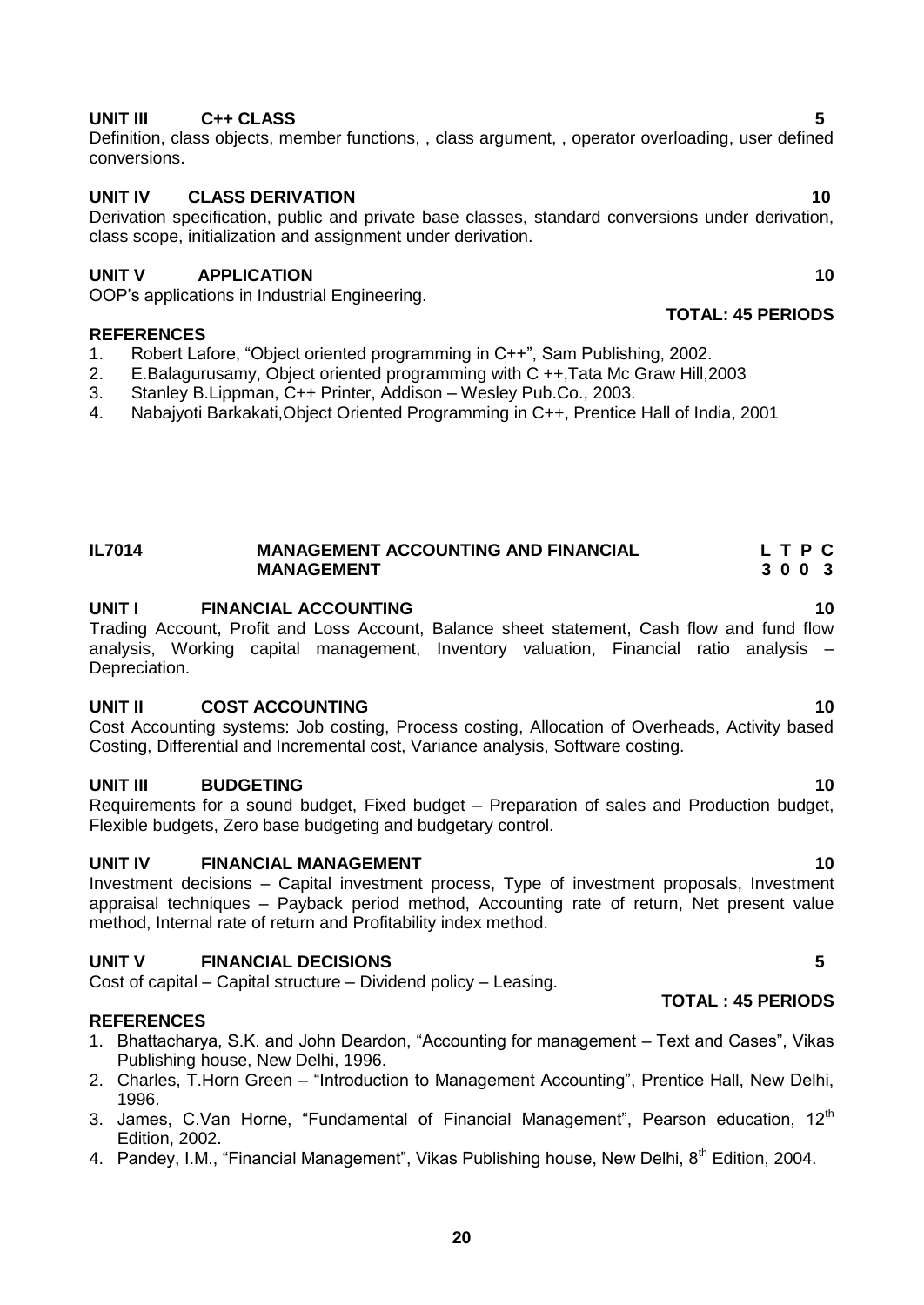# manufacturing – Break-even analysis. **UNIT II** AUTOMATED FLOW LINES 2008 2009 10 Transfer mechanism - Buffer storage – Analysis of transfer lines - Automated assembly systems. **UNIT III NUMERICAL CONTROL AND ROBOTICS 10** NC-CNC – Part programming – DNC – Adaptive control – Robot anatomy – Specifications – End effectors – Sensors - Robot cell design – CAD/CAM.

## **UNIT IV AUTOMATED HANDLING AND STORAGE 10**

Automated material handling systems – AGV- AS/RS – carousel storage – Automatic data capture – bar code technology- RFID

# **UNIT V MANUFACTURING SUPPORT SYSTEMS 10**

Product design and CAD, CAD/CAM and CIM, Computer aided process planning- variant and generative approaches, Concurrent engineering and design for manufacture, Lean production, Agile manufacturing.

## **REFERENCES**

- 1. Mikell P.Groover, "Automation, Production Systems and Computer Integrated Manufacturing" PHI, 2003.
- 2. Weatherall, "Computer Integrated Manufacturing A total company strategy", 2<sup>nd</sup> edition. 1995.

# **IL7016 BUSINESS EXCELLENCE MODELS L T P C 3 0 0 3**

# **UNIT I BUSINESS EXCELLENCE MODELS 8**

Business Excellence Concepts – Need for BE models – Pioneers in the model MBNQA , EFQM and DEMING award

# **UNIT II MBNQA 12**

Criteria : : LEADERSHIP, Strategic planning, Customer and Market focus, Measurement analysis and Knowledge Management , Human resource focus, process management , business results

# **UNIT III BUSINESS EXCELLENCE AWARDS IN INDIA 7**

Models in Business excellence: RBNQA CII EXIM Award, Tata BE Model etc

# **UNIT IV IMPLEMENTING BUSINESS EXCELLENCE MODEL 10** 10

Basic concepts – Training -Report writing – Internal audit-Report submission – Initial assessment - Site visit – Scoring – Criteria for Award, Award finalization

# **UNIT V CASE STUDY 8**

# **TEXT BOOK:**

Mark Graham Brown, Baldrige Award Winning Quality, CRC press, 2008.

### **REFERENCES**

[http://www.baldrige.nist.gov](http://www.baldrige.nist.gov/) <http://www.baldrige21.com/> [www.imc.org](http://www.imc.org/)

# Types of production – Functions – Automation strategies – Production economics – Costs in

### **UNIT I AUTOMATION 5**

# **TOTAL: 45 PERIODS**

 **TOTAL: 45 PERIODS**

### **IL7015 INDUSTRIAL AUTOMATION L T P C 3 0 0 3**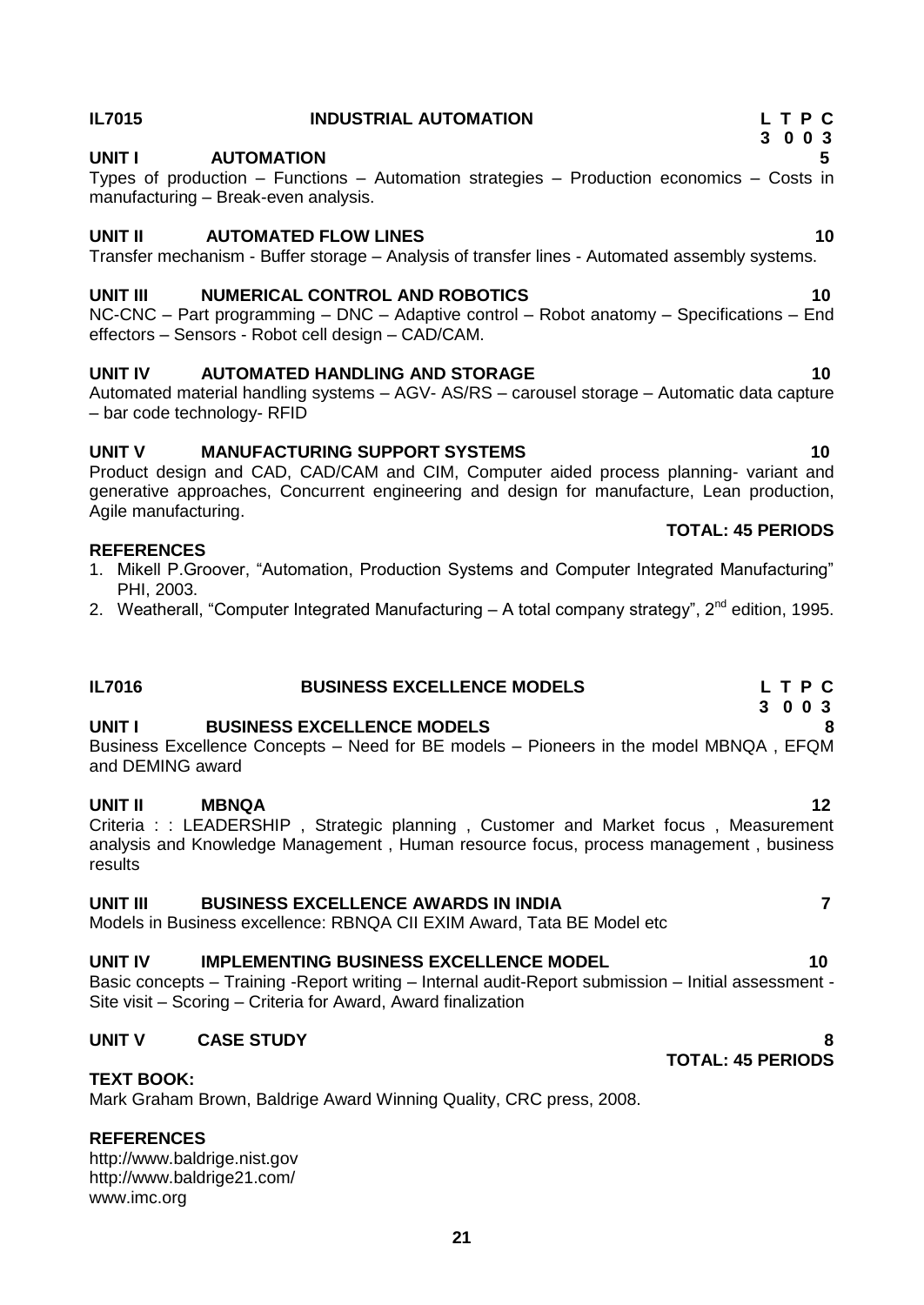<http://www.quality.nist.gov/index.html> [www.qimpro.com](file:///D:\English%20Matter\Mechanical%20Members%20List\UD\PG%20C%20&%20S%20R2013%20-%20UD\Faculty%20of%20Mech%20Engg\Academic%20Council\13th-Academic%20Council\13TH%20AC%20MINUTES\LINKED%20FILES\MECHANICAL%20BOARD\M.E.R2009-UD\IE\www.qimpro.com) [www.imcrbnqa.com](file:///D:\English%20Matter\Mechanical%20Members%20List\UD\PG%20C%20&%20S%20R2013%20-%20UD\Faculty%20of%20Mech%20Engg\Academic%20Council\13th-Academic%20Council\13TH%20AC%20MINUTES\LINKED%20FILES\MECHANICAL%20BOARD\M.E.R2009-UD\IE\www.imcrbnqa.com) [www.efqm.org](file:///D:\English%20Matter\Mechanical%20Members%20List\UD\PG%20C%20&%20S%20R2013%20-%20UD\Faculty%20of%20Mech%20Engg\Academic%20Council\13th-Academic%20Council\13TH%20AC%20MINUTES\LINKED%20FILES\MECHANICAL%20BOARD\M.E.R2009-UD\IE\www.efqm.org) [www.juse.or.jp/e/deming/index.html](file:///D:\English%20Matter\Mechanical%20Members%20List\UD\PG%20C%20&%20S%20R2013%20-%20UD\Faculty%20of%20Mech%20Engg\Academic%20Council\13th-Academic%20Council\13TH%20AC%20MINUTES\LINKED%20FILES\MECHANICAL%20BOARD\M.E.R2009-UD\IE\www.juse.or.jp\e\deming\index.html)

# **IL7017 KNOWLEDGE MANAGEMENT L T P C**

# **UNIT I INTRODUCTION**

The value of Knowledge – Knowledge Engineering Basics – Knowledge Economy – The Task and Organizational Content – Knowledge Management – Knowledge Management Ontology.

# **UNIT II KNOWLEDGE MODELS 9**

Knowledge Model Components – Template Knowledge Models –Reflective Knowledge Models– Knowledge Model Construction – Types of Knowledge Models.

# **UNIT III TECHNIQUES OF KNOWLEDGE MANAGEMENT 9**

Knowledge Elicitation Techniques – Modeling Communication Aspects – Knowledge Management and Organizational Learning.

# **UNIT IV KNOWLEDGE SYSTEM IMPLEMENTATION 9**

Case Studies – Designing Knowledge Systems – Knowledge Codification – Testing and Deployment – Knowledge Transfer and Knowledge Sharing – Knowledge System Implementation.

# **UNIT V ADVANCED KM 9**

Advanced Knowledge Modeling – Value Networks – Business Models for Knowledge Economy – UML Notations – Project Management.

# **REFERENCES**

- 1. Guus Schreiber, Hans Akkermans, Anjo Anjewierden, Robert de Hoog, Nigel Shadbolt, Walter Van de Velde and Bob Wielinga, "Knowledge Engineering and Management", Universities Press, 2004.
- 2. Elias M.Awad & Hassan M. Ghaziri, "Knowledge Management", Pearson Education, 2004.

# **IL7018 SYSTEMS SCIENCE AND ENGINEERING L T P C**

# **UNIT I SYSTEMS SCIENCE CONCEPTS 9**

System as a function of system-hood and thing-hood, Systems thinking, Evolution of systems movement, Framework of deductive and inductive approaches, classification systems models, Methodological paradigms, Laws of systems science, Organized complexity, Systems simplification.

# **UNIT II SYSTEMS ENGINEERING PROCESSES 9**

Life cycles-Phases-Steps, Formulation of Issues: Problem Identification – Scoping – Bounding, Problem definition – Identification of needs, alterables, constraints; Value System Design: Objectives and objective measures; Generation of Alternatives/ system synthesis – Identification of activities and activity measures; Functional decomposition and analysis.

# **TOTAL: 45 PERIODS**

- **3 0 0 3**
	-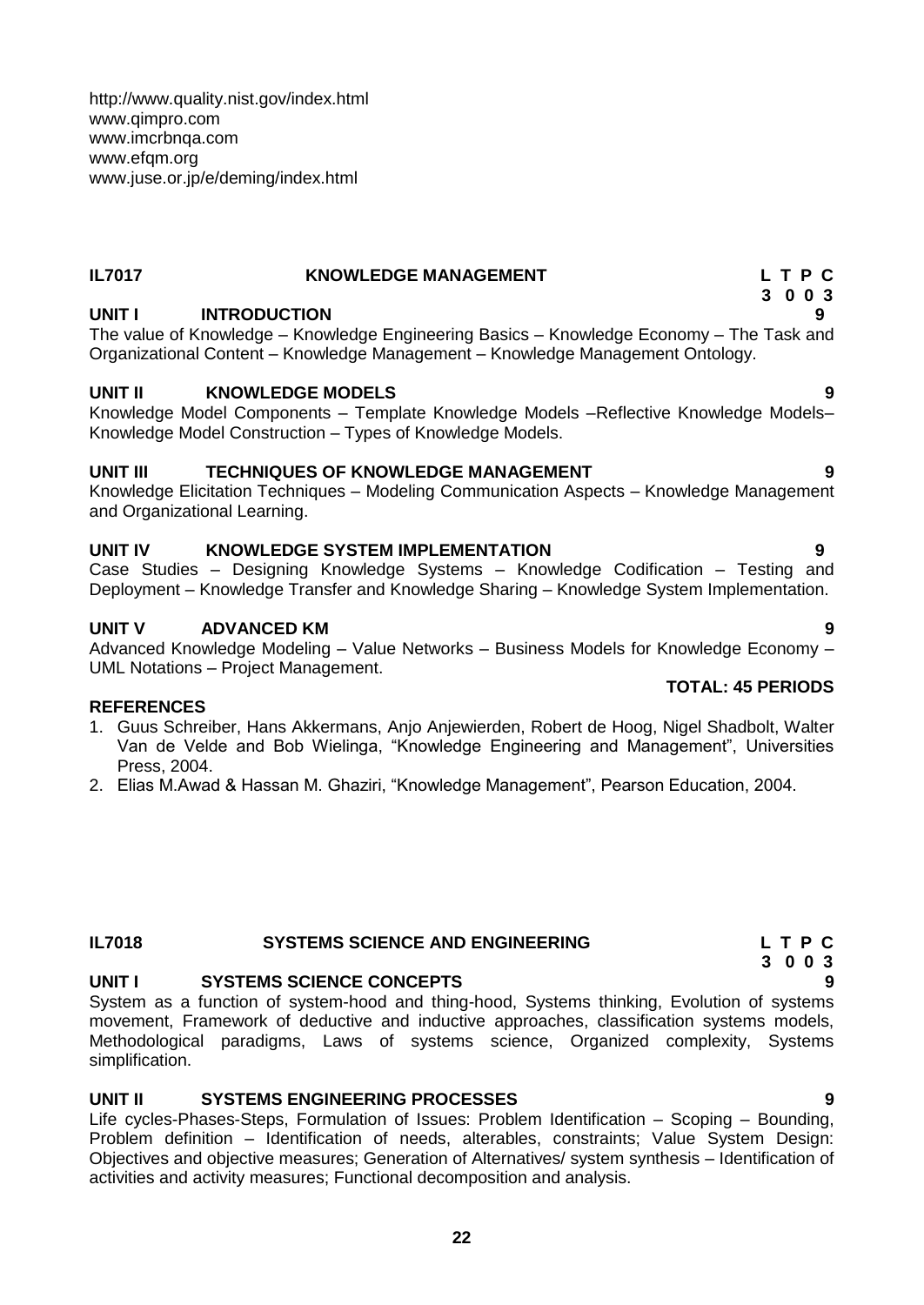# **UNIT III ANALYSIS OF ALTERNATIVES 9**

Uncertain/ Imperfect information; Cross-impact analysis, Hierarchical inference, logical reasoning inference; Structural modeling; System Dynamics.

## **UNIT IV INTERPRETATION OF ALTERNATIVES AND DECISION MAKING 9**

Types of decisions – descriptive, prescriptive, normative; Decision assessment efforts types – under certainty, probabilistic uncertainty, probabilistic imprecision, information imperfection, conflict and cooperation; Prescriptive normative decision assessments; Utility theory; Group decision making, Game Theory.

## **UNIT V SYSTEMS ENGINEERING MANAGEMENT CONCEPTS 9**

Organizational structures, SE management plan; Network based systems planning and management methods; Cognitive factors in SE.

### **REFERENCES**

- 1. Andrew P Sage and James E Armstrong, Introduction to Systems Engineering, Wiley Series, 2000.
- 2. George J Klir, Facets of Systems Science, Kluwer Publishers, 2001.

# **UNIT I OPERATIONAL SAFETY 9**

Hot metal operation, boiler, pressure vessels  $-$  heat treatment shop  $-$  gas furnace operation  $$ electroplating – hot bending pipes – safety in welding and cutting, Cold – metal operation – safety in machine shop – cold bending and chamfering of pipes- metal cutting – shot blasting, grinding, painting – power press and other machines. Management of toxic gases and chemicals – industrial fires and prevention – road safety – highway and urban safety – safety of sewage disposal and cleaning – control of environmental pollution – managing emergencies in industries – planning security and risk assessments, on – site and off site. Control of major industrial hazards.

# **UNIT II SAFETY APPRAISAL AND ANALYSIS 9**

Human side of safety – personal protective equipment – causes and cost of accidents. Accidents prevention program – specific hazard control strategies – HAZOP training and development of employees – first aid – fire fight devices – accident reporting, investigation. Measurement of safety performance, accident reporting and investigation – plant safety inspection, job safety analysis – safety permit procedures. Product safety – plant safety rules and procedures – safety sampling – safety inventory systems. Determining the cost effectiveness of safety measurement.

# **UNIT III OCCUPATIONAL HEALTH 9**

Concept and spectrum of health functional units and activities of operational health service – occupational and related disease – levels of prevention of diseases – notifiable occupational diseases Toxicology Lead – Nickel, chromium and manganese toxicity – gas poisoning (such as CO, Ammonia Chlorise, So2, H2s.) their effects and prevention – effects of ultra violet radiation and infrared radiation on human system.

# **UNIT IV SAFETY AND HEALTH REGULATIONS 9**

Safety and health standards – industrial hygiene – occupational diseases prevention welfare facilities. The object of factories act 1948 with special reference to safety provisions, model rules 123a, history of legislations related to safety – pressure vessel act – Indian boiler act – the environmental protection act – electricity act – explosive act.

# **TOTAL: 45 PERIODS**

# **IL7019 INDUSTRIAL SAFETY AND HYGIENE L T P C 3 0 0 3**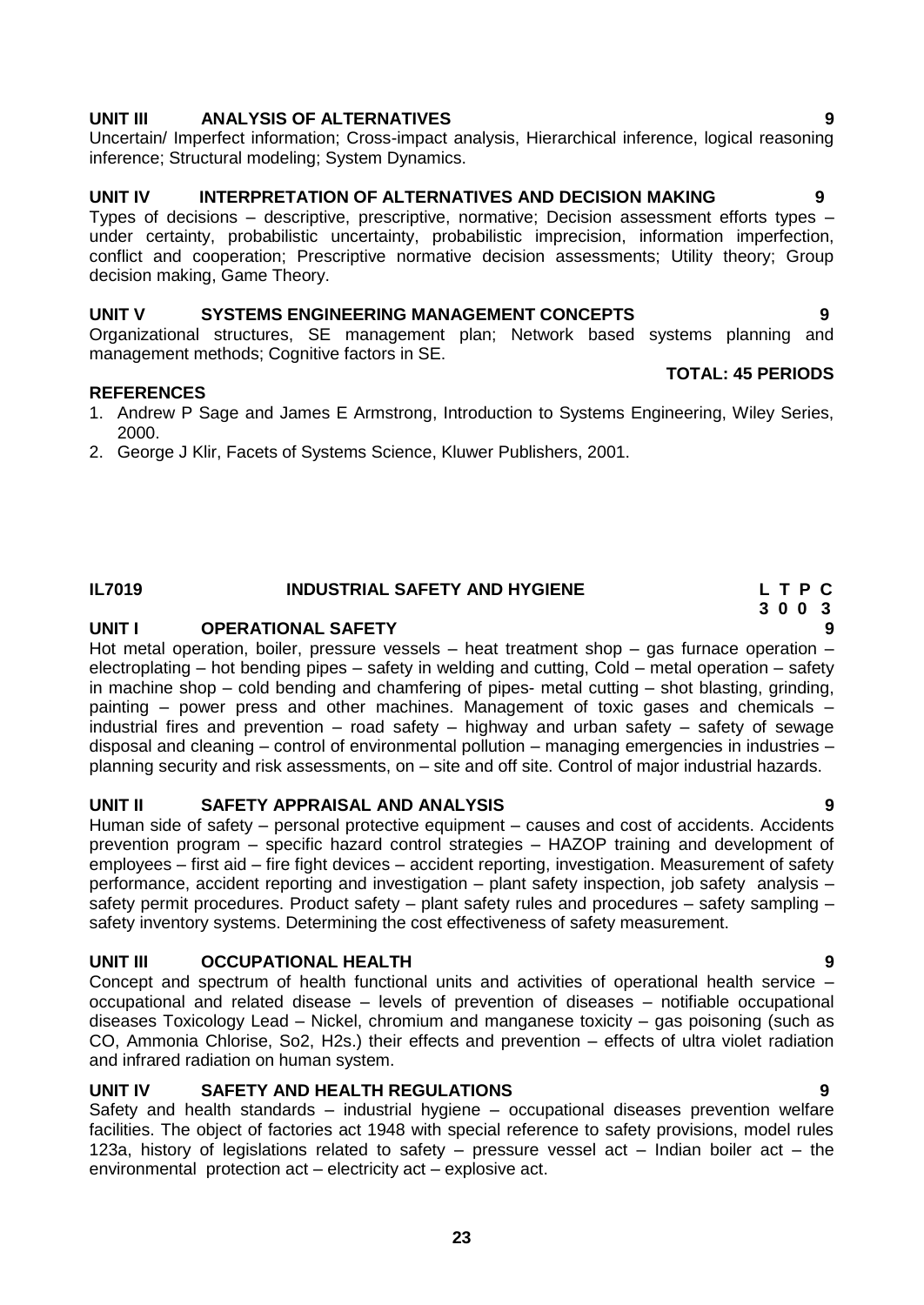Evaluation of modern safety concepts – safety management functions – safety organization, safety department- safety committee, safety audit – performance measurements and motivation – employee participation in safety - safety and productivity. **TOTAL: 45 PERIODS**

### **TEXT BOOKS:**

- 1. John.V .Grimaldi and Rollin. H Simonds, "Safety Management", All India traveler book seller, New Delhi – 1989.
- 2. Krishnan N.V, "Safety in Industry", Jaico Publisher House, 1996.

### **REFERENCES**

- 1. Occupational Safety Manual BHEL.
- 2. Industrial Safety and the law by P.M.C Nair Publishers, Trivandrum.
- 3. Managing emergencies in industries, loss prevention of India Ltd., proceedings, 1999.
- 4. Safety security and Risk management by U.K singh & J.M Dewam,. A.P.H. publishing company, New Delhi, 1996.
- 5. Singh, U.K and Dewan, J.M., "Sagety, Security And Risk Management", APH publishing company, New Delhi, 1996.
- 6. John V Grimaldi, Safety Manageemnt. AITB publishers, 2003.
- 7. Safety Manual. EDEL Engineering Consultancy, 2000.

### **IL7020 LOGISTICS AND DISTRIBUTION MANAGEMENT L T P C**

### **UNIT I CONCEPTS OF LOGISTICS AND DISTRIBUTION 9**

Introduction to logistics and distribution- Integrated logistics and the supply chain- Integrated logistics and the supply chain- Customer service and logistics- Channels of distribution - Key issues and challenges for logistics.

### **UNIT II PLANNING FOR LOGISTICS 9**

Planning framework for logistics -Logistics processes -Supply chain segmentation- Logistics network planning - Logistics management and organization - Manufacturing and materials management

### **UNIT III WAREHOUSING AND STORAGE 9**

Principles of warehousing Storage and handling systems (palletized and non-palletized) - Order picking and replenishment- Receiving and dispatch - Warehouse design- Warehouse management and information

### **UNIT IV FREIGHT TRANSPORT 9**

International logistics: modal choice - Maritime transport - Air transport - Rail and intermodal transport- Road freight transport: vehicle selection, vehicle costing and planning and resourcing-International transportation systems in Global perspective.

### **UNIT V OPERATIONAL MANAGEMENT 9**

Cost and performance monitoring- Benchmarking- Information and communication technology in supply chain- Outsourcing: services and decision criteria, the selection process - Outsourcing management- Security and safety in distribution - Logistics and the environment. **TOTAL : 45 HOURS**

### **REFERENCES**

1. Alan Rushton,Phil Croucher and Peter Baker(Eds.)The Handbook of Logistics and Distribution Management, Kogan Page, 4<sup>th</sup> Edition, 2010.

 **3 0 0 3**

### **UNIT V SAFETY MANAGEMENT 1999**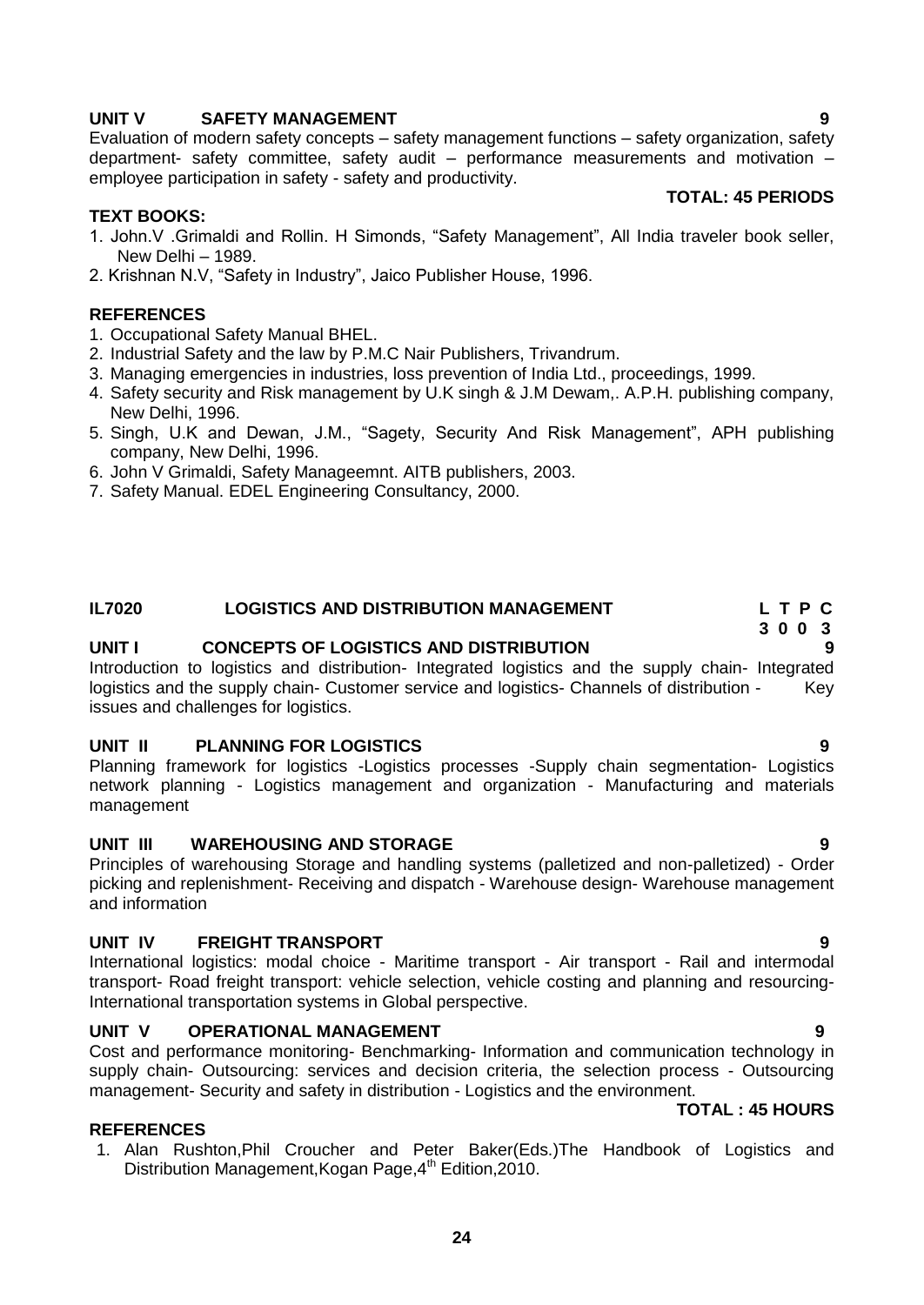2. Jean-Paul Rodrigue, Claude Comtois and Brian Slack, "The geography of transport systems*"* (2009), New York: Routledge,.

# **CM7022 PROJECT MANAGEMENT L T P C**

### **OBJECTIVE:**

 To develop the skills that professionals need to become effective project managers. With a specific focus on developing practical project management skills for the students to apply proven methodologies to projects within their individual fields.

# **UNIT I PROJECT SELECTION AND PROJECT ORGANISATION: 9**

Project selection and nature of selection, project portfolio process, Analysis under uncertainty, Project organisation, Matrix organisation, Mixed organisational systems.

# **UNIT II PROJECT PLANNING: 9**

Project Co-ordination, sorting out the projects, Work breakdown structure, system integration, Interface co-ordination, Project life cycle, Conflict and negotiation.

# **UNIT III PROJECT IMPLEMENTATION:** 12

Estimating project budgets, Process of cost estimation, Scheduling : Network techniques PERT and CPM, crashing a project, Resource loading and leveling, Multiproduct scheduling and resource allocation.

# **UNIT IV MONITORING AND INFORMATION SYSTEMS: 9**

Planning-Monitoring-Controlling cycle, Information needs and the reporting process, Computerized PMIS, Earned value analysis, Types of project control processes, control as a function of management, control of change and scope.

# **UNIT V PROJECT TERMINATION: 6**

Construction and use of audit report, Project audit life cycle, Essentials of audit and evaluation, Varieties of project termination, termination process, Final report – A project history.

# **OUTCOME:**

Students will gain a solid understanding of current Project Management methodologies and techniques that are being applied worldwide. They will also learn relevant management skills to ensure success in working with teams and entire organization

# **REFERENCES**

- 1. Meredith, J.R. and Mantel, Jr. S.J., "Project Management A Managerial Approach, John Wiley and Sons, 2011
- 2. Kerzner, H., "Project Management A Systems Approach Planning, Scheduling and Controlling", John Wiley and Sons, 2009.
- 3. Cleland, D.I. and Ireland, L.R., "Project Management Design & Implementation", McGraw Fills, 2007

# **IL7021 SERVICES OPERATIONS MANAGEMENT L T P C**

# **UNIT I INTRODUCTION TO SERVICES 6**

Manufacturing and Services, Definition of Service, Characteristic of Service, Nature of Services, Importance of Activity, Impact of technology

# **UNIT II GLOBALIZATION AND STRATEGY 7**

Types of Globalized Services, Outsourcing, issues in Globalization, Service strategies

# **UNIT III** OPERATIONS ISSUES 12

# **TOTAL: 45 PERIODS**

**3 0 0 3**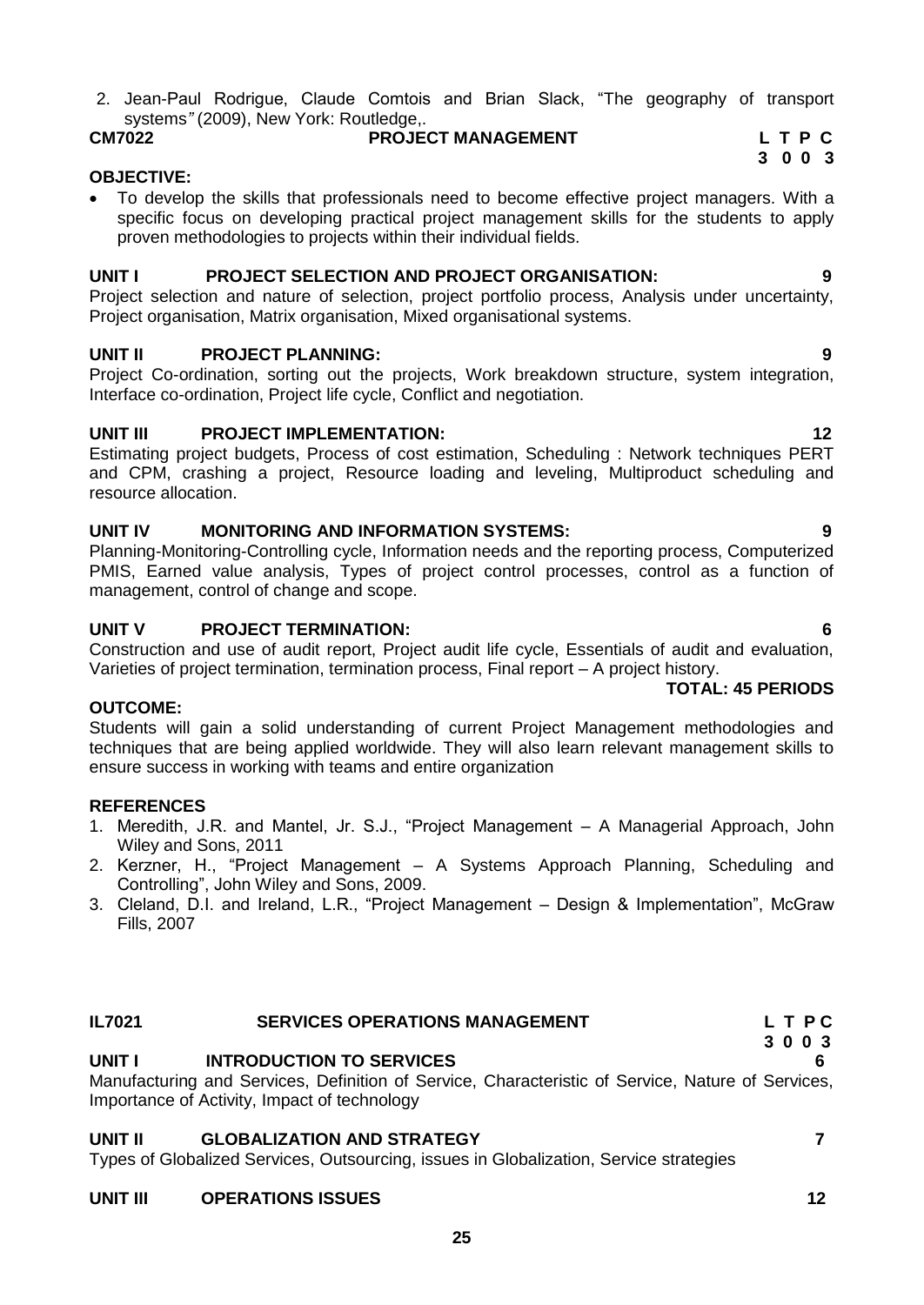Forecasting, Inventory, capacity Planning, Scheduling

# UNIT IV SERVICE QUALITY AND PRODUCTIVITY **10**

### Importance of Quality, Models for Service Quality, GAPS model, issues in productivity measurement, Work measurement

## **UNIT V TOOLS FOR SERVICES** 10 **10 10**

Data Envelopment Analysis, Queuing models, Vehicle Routing models

### **REFERENCES**

- 1. Fitzsimmons, J.A. and Fitzsimmons, M.J. Service Management, Tata Mc Graw Hill India, 2006.
- 2. Haksever C, Render B, Russell RA and Murdick RG ,Service Management and Operations, Prentice Hall International, USA, 2000

### **IL7022 MULTIVARIATE DATA ANALYSIS L T P C 3 0 0 3**

# **UNIT I REGRESSION 9**

Simple Regression and Correlation – Estimation using the regression line, Correlation analysis, Multiple regression and Correlation analysis – Finding the Multiple Regression equation, Modelling techniques, Making inferences about the population parameters.

# **UNIT II MULTIVARIATE METHODS 9**

An overview of Multivariate methods, Multivariate Normal distribution, Eigen values and Eigen vectors.

# **UNIT III FACTOR ANALYSIS 9**

Principal Component Analysis – Objectives, Estimation of principal components, Testing for independence of variables, Factor analysis model – Factor analysis equations and solution.

# **UNIT IV DISCRIMINANT ANALYSIS 9**

Discriminant analysis – Discrimination for two multivariate normal Populations – Discriminant functions.

# **UNIT V CLUSTER ANALYSIS 9**

Cluster analysis – Clustering methods, Multivariate analysis of Variance.

# **REFERENCES**

- 1. Dallas E Johnson, Applied Multivariate methods for data analysis, Duxbury Press(1998).
- 2. Richard I Levin, Statistics for Management, PHI(2000).

# **IL7023 TECHNOLOGY MANAGEMENT L T P C**

# **UNIT I INTRODUCTION 9**

Technology management - Scope, components, and overview. Technology and environment, Technology and society, Technology Impact analysis, environmental, social, legal, political aspects, techniques for analysis - steps involved. Technology policy strategy: Science and technology Policy of India, implications to industry, The dynamics of technology change

# **UNIT II TECHNOLOGY FORECASTING 9**

Need, methodology and methods - trend Analysis, Analogy, Delphi, Soft System Methodology, Mathematical Models, Simulation, and System Dynamics.

### **TOTAL: 45 PERIODS**

- 
- 
- 

 **3 0 0 3**

 **TOTAL : 45 PERIODS**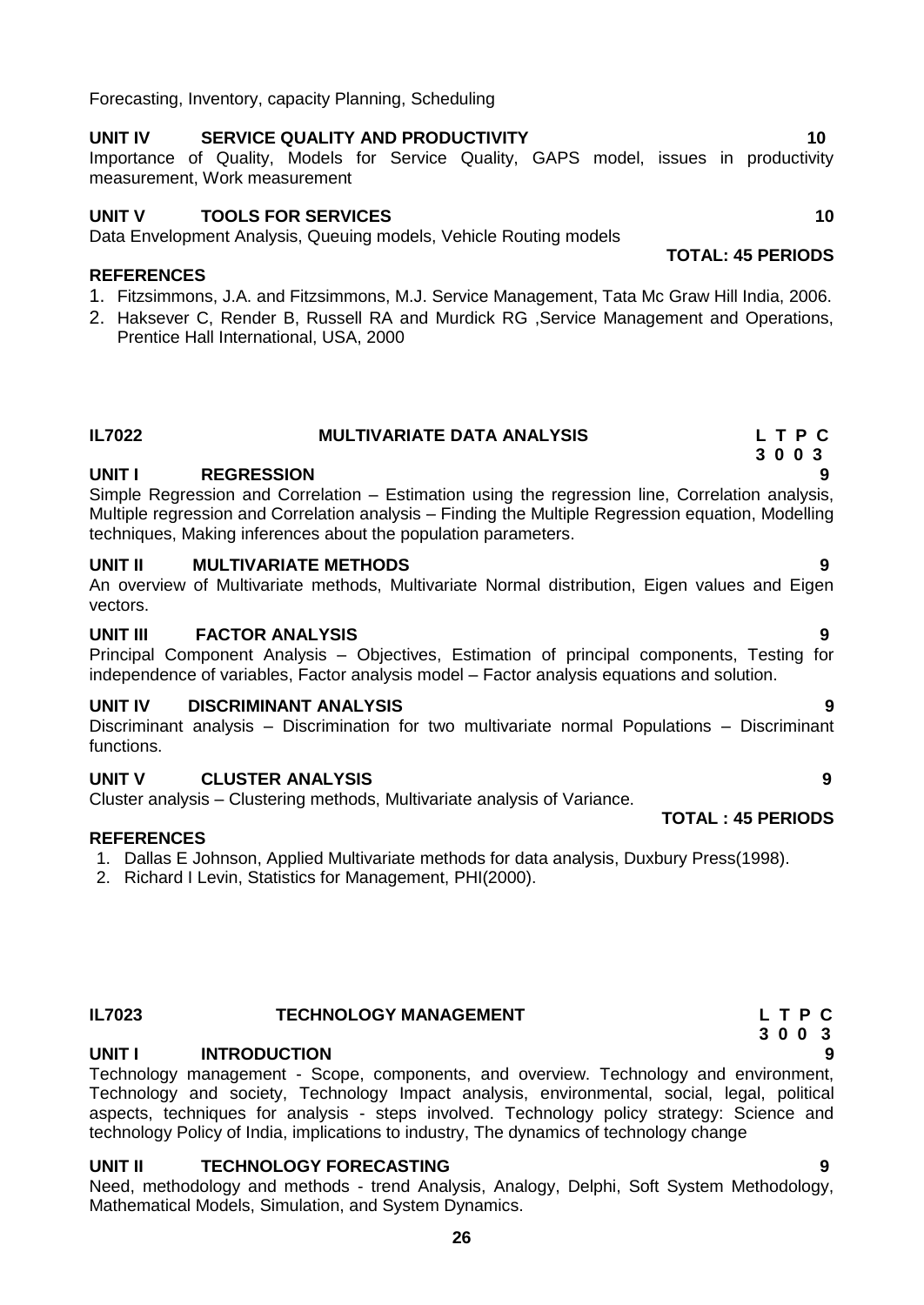### **UNIT III TECHNOLOGY CHOICE AND EVALUATION 9**

Issues in the development new high tech products, Methods of analyzing alternate technologies, Techno-economic feasibility studies, Need for multi-criteria considerations such as, social, environmental, and political, Analytic hierarchy method, Fuzzy multi-criteria decision making, and other methods.

### **UNIT IV TECHNOLOGY TRANSFER AND ACQUISITION 9**

Import regulations, Implications of agreements like Uruguay Round and WTO, Bargaining process, Transfer option, MOU- Technology Adoption and Productivity - Adopting technologyhuman interactions, Organisational redesign and re-engineering, Technology productivity.

### **UNIT V TECHNOLOGY ABSORPTION AND INNOVATION 9**

Present status in India, Need for new outlook, Absorption strategies for acquired technology, creating new/improved technologies, Innovations, Technology Measurement- Technology Audit, Risk and exposure, R&D portfolio management

### **REFERENCES**

1. Joseph M. Putti, Management – A Functional Approach, McGraw Hill, 1997

- 2. Kenneth C. Lauden , MIS: Organisation and Technology, Prentice Hall, 1995
- 3. James A.Senn, Information technology in Business, Prentice Hall, 1995

4. Ronald J. Jordan, Security analysis and Portfolio Management, Prentice Hall, 1995

- 5 . Irvin M. Rubin, Organisational behavior an experimental approach, Prentice Hall, 1995
- 6[.Gerard H. Gaynor,](http://www.amazon.com/exec/obidos/search-handle-url?%5Fencoding=UTF8&search-type=ss&index=books&field-author=Gerard%20H.%20Gaynor) Handbook of Technology Management, McGraw-Hill Professional, 1996

7. Richard C. Dorf, [Technology Management Handbook,](http://books.google.co.in/books?id=_BpFAAAACAAJ&source=gbs_other_versions_sidebar_s&cad=6) CRC, 1999

### **IL7024 DATA ANALYTICS L T P C**

# **UNIT I STATISTICAL DATA ANALYSIS 9**

Data and Statistics- Review of Basic Statistical Measures-Probability Distributions-Testing of Hypotheses-Non Parametric Tests

# **UNIT II DATA ANALYSIS I 9**

Introduction – Basic concepts – Uni-variate, Bi-variate and Multi-variate techniques – Types of multivariate techniques – Classification of multivariate techniques – Guidelines for multivariate analysis and interpretation – Approaches to multivariate model building.

# **UNIT III DATA ANALYSIS II 9**

Simple and Multiple Linear Regression Analysis – Introduction – Basic concepts – Multiple linear regression model – Least square estimation – Inferences from the estimated regression function – Validation of the model.

Factor Analysis: Definition – Objectives – Approaches to factor analysis – methods of estimation – Factor rotation – Factor scores - Sum of variance explained – interpretation of results.

Canonical Correlation Analysis - Objectives – Canonical variates and canonical correlation – Interpretation of variates and correlations.

# **UNIT IV DATA ANALYSIS III 9**

Multiple Discriminant Analysis - Basic concepts – Separation and classification of two populations - Evaluating classification functions – Validation of the model.

Cluster Analysis – Definitions – Objectives – Similarity of measures – Hierarchical and Non – Hierarchical clustering methods – Interpretation and validation of the model.

### **TOTAL: 45 PERIODS**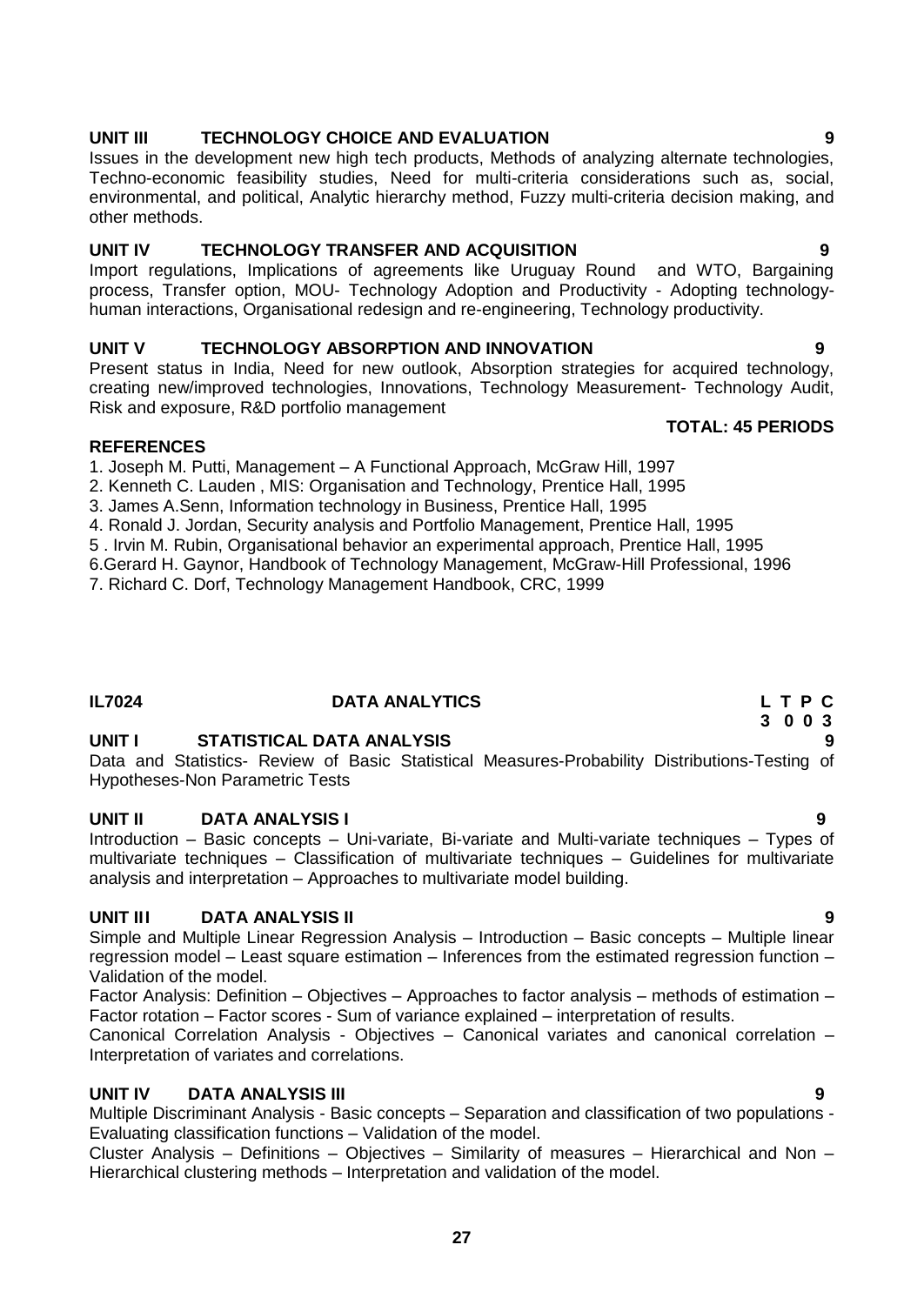## **UNIT V DATA ANALYSIS IV 9**

Conjoint Analysis – Definitions – Basic concepts – Attributes – Preferences – Ranking of Preferences – Output of Conjoint measurements – Utility - Interpretation.

Multi Dimensional Scaling – Definitions – Objectives – Basic concepts – Scaling techniques – Attribute and Non-Attributes based MDS Techniques – Interpretation and Validation of models. Advanced Techniques – Structural Equation modeling

### **REFERENCES**

- 1. Joseph F Hair, Rolph E Anderson, Ronald L. Tatham & William C. Black, Multivariate Data Analysis, Pearson Education, New Delhi, 2005.
- 2. Richard A Johnson and Dean W.Wichern, Applied Multivariate Statistical Analysis, Prentice Hall, New Delhi, 2005.
- 3. David R Anderson, Dennis J Sweeney and Thomas A Williams, Statistics for Business and Economics, Thompson, Singapore, 2002.

### **IL7025 SYSTEMS ANALYSIS AND DESIGN L T P C 3 0 0 3**

### **UNIT I SYSTEMS ANALYSIS FUNDAMENTALS 9**

Information systems analysis overview, Classification of information systems, Systems development life cycle, Role of systems analyst, and Role of case tools

### **UNIT II INFORMATION REQUIREMENT ANALYSIS 9**

Sampling and investigating hard data, Interviewing, Using Questionnaires, Developing prototype, System requirements specification, Feasibility analysis

### **UNIT III ANALYSIS PROCESS 9**

Data flow diagrams, Data dictionary, Process specifications, Presenting the systems proposal

### **UNIT IV ESSENTIALS OF DESIGN 9**

Designing effective output, designing the database, designing the user interface, Designing data entry procedures

### **UNIT V SOFTWARE ENGINEERING AND IMPLEMENTATION 9**

Quality assurance through software engineering, Implementation approaches, Implementing distributed systems, Object oriented systems analysis and design

### **REFERENCES**

- 1. Analysis and Design of Information systems, Arthur M. Langer, Springer 2001
- 2. Systems Analysis and Design, Kendall and Kendall, Prentice hall, 2004
- 3. Analysis and Design of Information systems, V. Rajaraman, PHI, 2006

### **IL7026 CELLULAR MANUFACTURING SYSTEMS L T P C**

### **UNIT I INTRODUCTION 5**

Introduction to Group Technology, limitations of traditional manufacturing systems, characteristics and design of groups, benefits of GT and issues in GT.

### **UNIT II CMS PLANNING AND DESIGN 12**

Problems in GT/CMS - Design of CMS – Production Flow Analysis, Optimization Models, traditional approaches and non-traditional approaches- Simulated Annealing,Genetic Algorithms,

# **TOTAL: 45 PERIODS**

**TOTAL: 45 PERIODS**